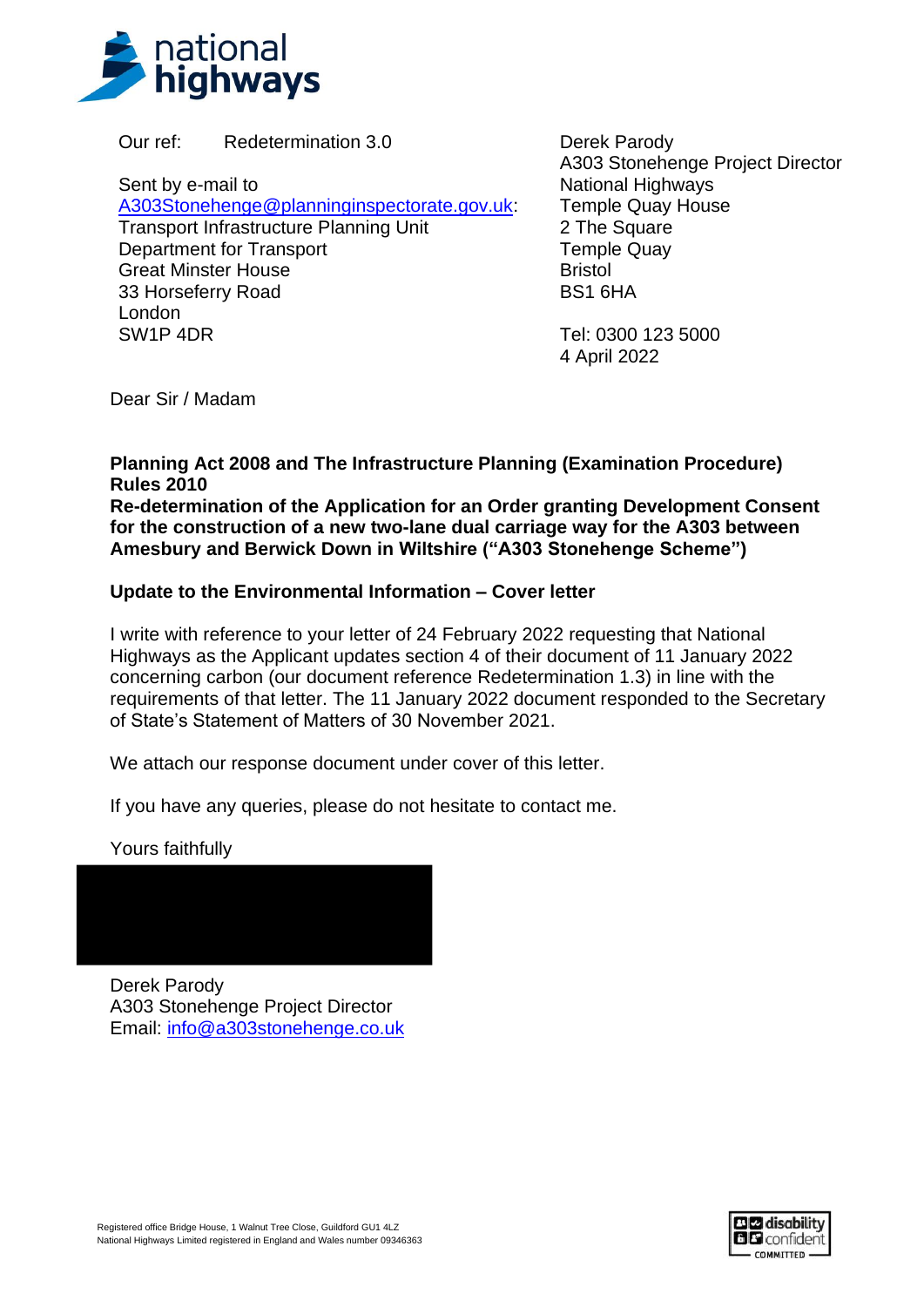

# **A303 Amesbury to Berwick Down**

## **Secretary of State letter 24 February 2022**

Applicant's response to the request to update section 4 of their response to the Statement of Matters on carbon

Document reference: Re-determination 3.1

Planning Act 2008 The Infrastructure Planning (Examination Procedure) Rules 2010 April 2022

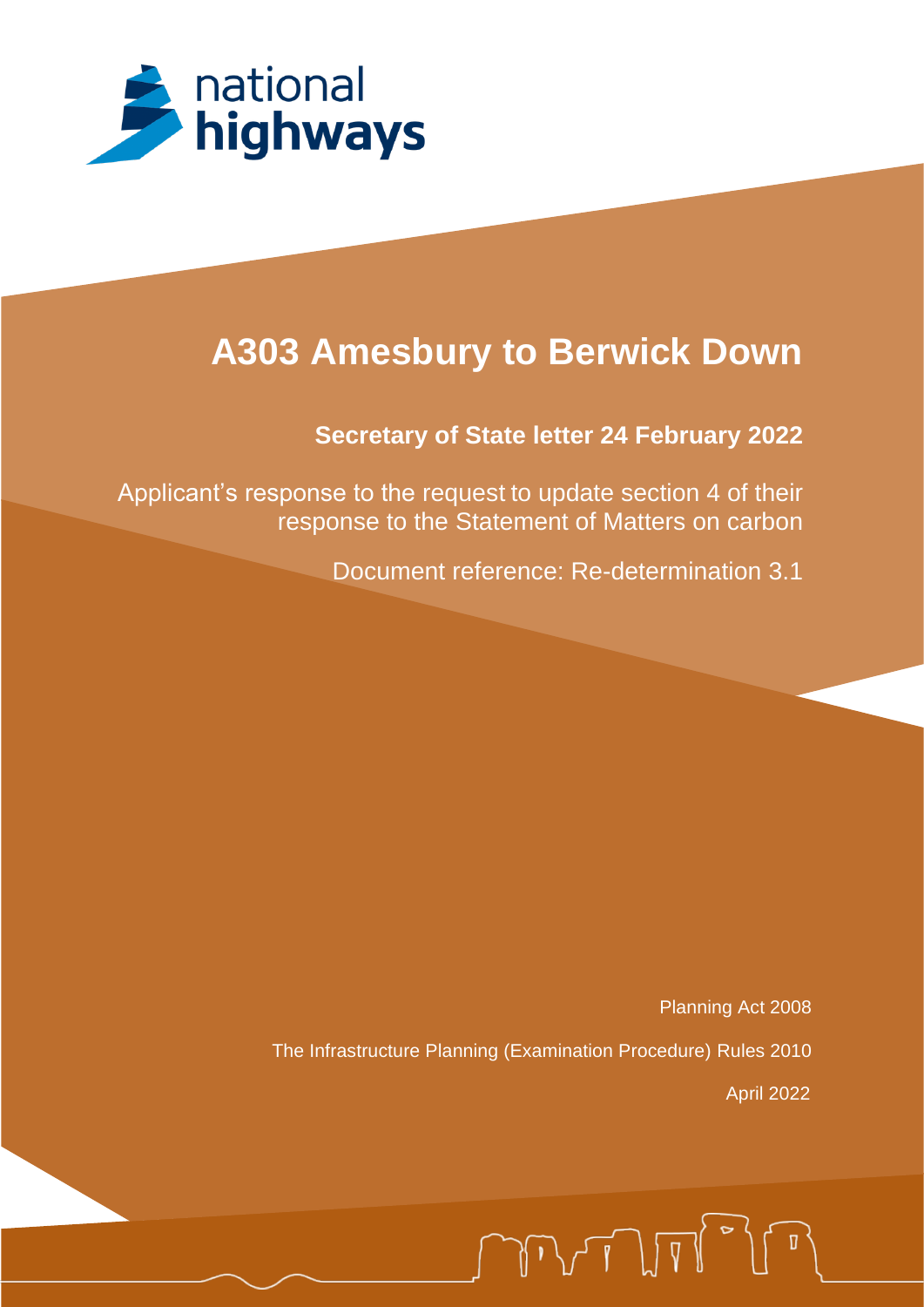

## **Table of contents**

| <b>Chapter</b>   |                                                                                                                                         | <b>Pages</b>         |
|------------------|-----------------------------------------------------------------------------------------------------------------------------------------|----------------------|
| 1                | <b>Update to the Environmental Information</b>                                                                                          |                      |
| 1.1              | <b>Response</b>                                                                                                                         | $\blacktriangleleft$ |
| 1.2              | <b>Assessment of Cumulative Effects of Greenhouse Gas Emissions from</b><br>the Scheme with other Existing and/or Approved Projects     | 2                    |
| 1.3              | The Appropriate Geographical Scale of Assessment of Greenhouse Gas                                                                      |                      |
| <b>Emissions</b> |                                                                                                                                         |                      |
| 1.4              | How the Assessment Complies with Various Carbon Budgets and Wider<br><b>Carbon Policies</b>                                             | 9                    |
| 1.5              | How an Assessment was Undertaken to Evaluate the Impacts of the<br><b>Scheme Including Consideration of Likely Significance Effects</b> | 10                   |
| 1.6              | How the Assessment Presented for the Scheme Complies with the                                                                           |                      |
|                  | <b>Environmental Impact Assessment Regulations</b>                                                                                      | 14                   |
| 1.7              | The Assessment was prepared by a competent expert                                                                                       | 15                   |

## **Table of Tables**

No table of figures entries found.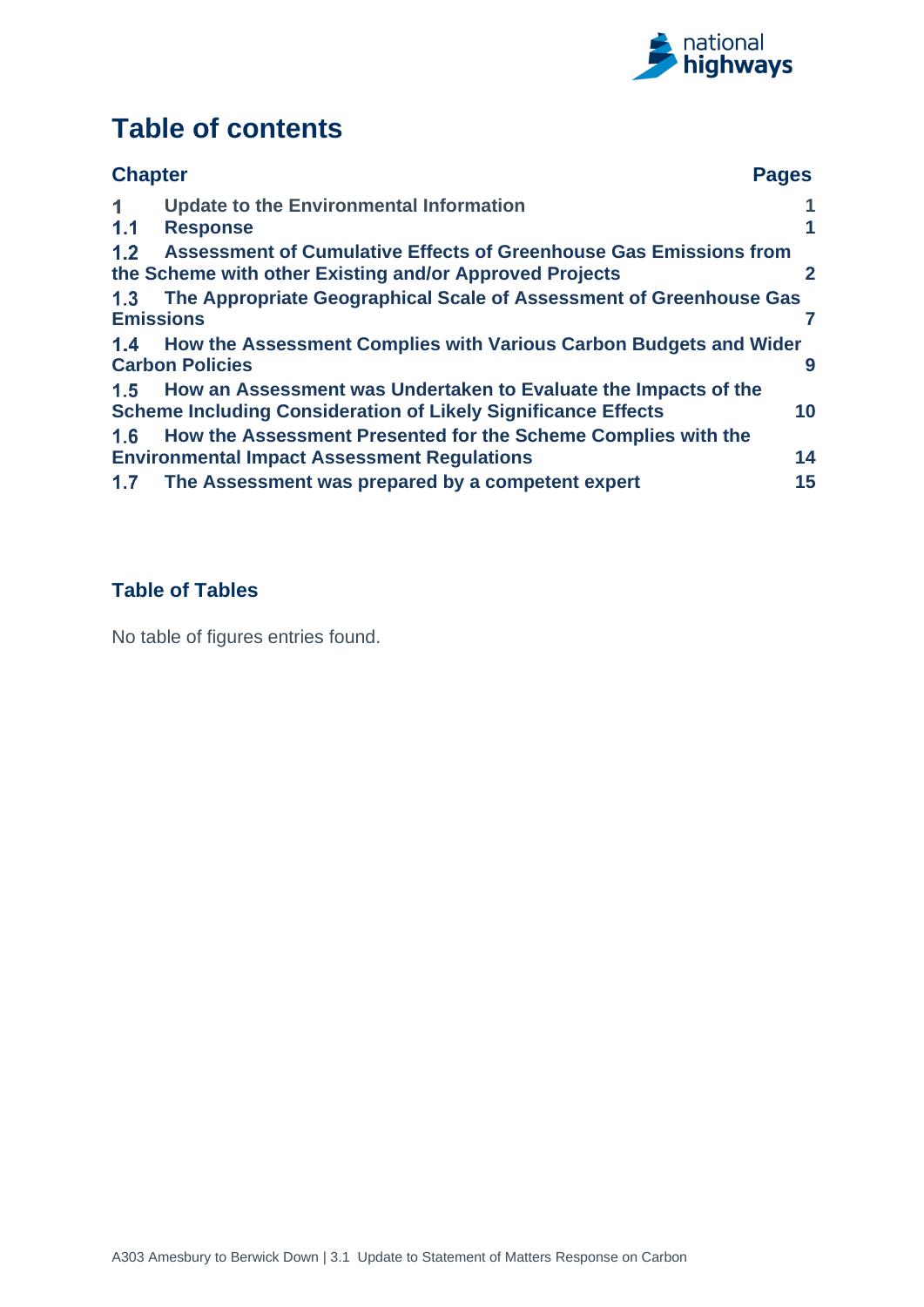

#### <span id="page-3-0"></span>1 **Update to the Environmental Information**

- 1.1 Further to their letter dated 24 February 2022, the Secretary of State invites the Applicant to update section 4 of their document of 11 January 2022 concerning carbon (our document reference Re-determination 1.3), which responded to the Secretary of State's Statement of Matters of 30 November 2021. This update is to provide (or, to the extent that it has already been provided, identify) National Highways' assessment of the cumulative effects of Greenhouse Gas (GHG) emissions from the A303 Amesbury to Berwick Down (Stonehenge) scheme (the Scheme) with other existing and/or approved projects on a local, regional and national level on a consistent geographical scale (for example an assessment of the cumulative effects of the Roads Investment Strategy RIS 1 and RIS 2 at a national level).
- 1.2 The Secretary of State requested in the 24 February 2022 letter that this update should: take account of both construction and operational effects; identify the baseline used at each local, regional and national level; and identify any relevant local, regional or national targets/budgets where they exist and how the assessment complies with these (including the carbon budgets, the 2050 zero target under the Climate Change Act 2008, and the UK's Nationally Determined Contribution under the Paris Agreement). It should be accompanied by reasoning to explain the methodology adopted, any likely significant effects identified, any difficulties encountered in compiling the information, and how the assessment complies with the Environmental Impact Assessment Regulations.
- 1.3 The Secretary of State stated that they would welcome confirmation that the response to all parts of this question has been prepared by a competent expert. The Secretary of State also asked that links be provided to any documents referenced and their relevance fully explained.

#### <span id="page-3-1"></span> $1.1$ **Response**

#### $1.1.1$ National Highways has responded to each of the respective elements of the Secretary of State's letter, as follows:

- Setting out National Highways' assessment of the cumulative effects of Greenhouse Gas emissions from Scheme with other existing and/or approved projects;
- Explaining that the assessment is on a consistent geographical scale and accounts for construction and operational contributions;
- Identifying the baseline used at each local, regional and national level; and identifying any relevant local, regional or national carbon targets and/or budgets (including the carbon budgets, the 2050 net zero target under the Climate Change Act 2008 and the UK's Nationally Determined Contribution under the Paris Agreement);
- Explaining with reasoning the methodology adopted for the assessment, any likely significant effects of the Scheme that are identified and any difficulties encountered in compiling the information;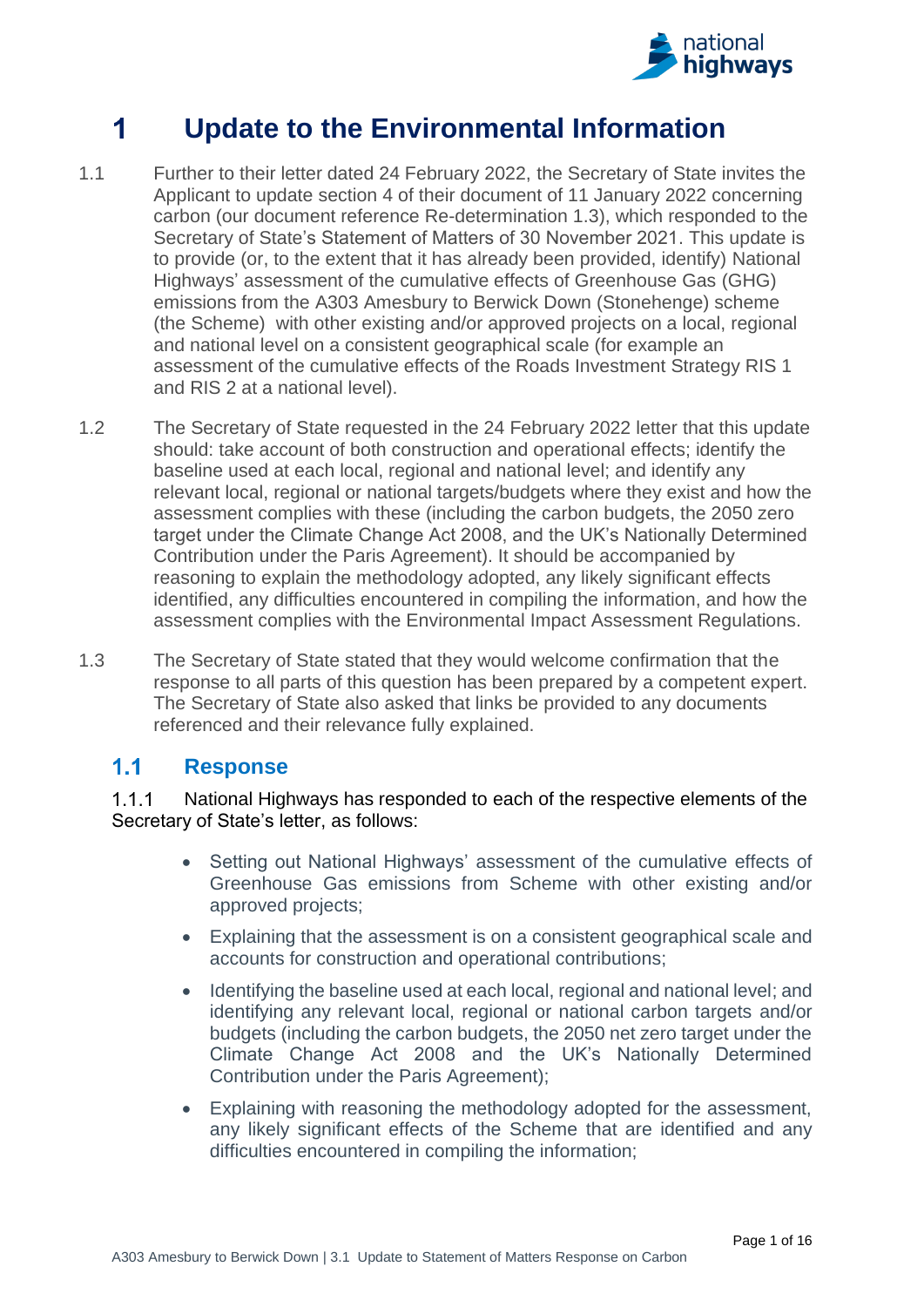

- Explaining how the assessment presented for the Scheme complies with the Environmental Impact Assessment Regulations; and
- Providing confirmation that this response has been prepared by a competent expert.
- 1.1.2. To assist the Secretary of State, National Highways has set out its response for each of the matters raised in turn.

#### <span id="page-4-0"></span> $1.2$ **Assessment of Cumulative Effects of Greenhouse Gas Emissions from the Scheme with other Existing and/or Approved Projects**

## **Design Manual for Roads and Bridges (DMRB)**

 $1.2.1$ National Highways follows the guidance set out in the Design Manual for Roads and Bridges (DMRB) for the design and evaluation of the impact of its road schemes. This ensures consistency in how any scheme is progressed and how the outcomes are evaluated. DMRB includes all current standards, advice notes and other documents relating to the design, assessment and operation of trunk roads, including motorways. The DMRB has been developed from many separate series of documents previously published by the overseeing organisations of England, Scotland, Wales and Northern Ireland. These documents, together with later additions, have been gathered together in 15 volumes to help road transport professionals meet the requirements of quality assurance procedures.

### **Approach to GHG Impact assessment for the 2018 Environmental Statement (ES) and DCO application**

 $1.2.2$ The GHG assessment presented in Chapter 14: Climate of the 2018 Environmental Statement (the 2018 ES) **[\[APP-052\]](https://infrastructure.planninginspectorate.gov.uk/wp-content/ipc/uploads/projects/TR010025/TR010025-000205-6-1_ES_Chapters_14_ClimateChange.pdf) <sup>1</sup>** was produced prior to the publication of DMRB LA 114 Climate<sup>2</sup> and DMRB LA 104 Environmental assessment and monitoring<sup>3</sup>. The environmental assessment work undertaken for the climate assessment presented in Chapter 14 of the 2018 ES was undertaken in compliance with the Environmental Impact Assessment (EIA) Regulations. The assessment was completed following the guidance presented in the DMRB in place at that time (see paragraph below).

 $1.2.3$ For the climate assessment in the 2018 ES, construction related CO2e emissions were quantified following guidance in 'Highways England's Interim Advice Note (IAN) 114/08 – Highways Agency Carbon Calculation and Reporting Requirement' and in line with PAS 2080:2016 – 'Carbon Management in Infrastructure' principles. DMRB, Volume 11, Section 3, Part 1 Air Quality: HA207/07 was used to quantify the CO<sub>2</sub>e road user emissions.

<sup>1</sup> [https://infrastructure.planninginspectorate.gov.uk/wp-content/ipc/uploads/projects/TR010025/TR010025-](https://infrastructure.planninginspectorate.gov.uk/wp-content/ipc/uploads/projects/TR010025/TR010025-000205-6-1_ES_Chapters_14_ClimateChange.pdf) [000205-6-1\\_ES\\_Chapters\\_14\\_ClimateChange.pdf](https://infrastructure.planninginspectorate.gov.uk/wp-content/ipc/uploads/projects/TR010025/TR010025-000205-6-1_ES_Chapters_14_ClimateChange.pdf)

<sup>2</sup> [https://www.standardsforhighways.co.uk/prod/attachments/d1ec82f3-834b-4d5f-89c6](https://www.standardsforhighways.co.uk/prod/attachments/d1ec82f3-834b-4d5f-89c6-d7d7d299dce0?inline=true) [d7d7d299dce0?inline=true](https://www.standardsforhighways.co.uk/prod/attachments/d1ec82f3-834b-4d5f-89c6-d7d7d299dce0?inline=true)

<sup>3</sup> [https://www.standardsforhighways.co.uk/prod/attachments/0f6e0b6a-d08e-4673-8691](https://www.standardsforhighways.co.uk/prod/attachments/0f6e0b6a-d08e-4673-8691-cab564d4a60a?inline=true) [cab564d4a60a?inline=true](https://www.standardsforhighways.co.uk/prod/attachments/0f6e0b6a-d08e-4673-8691-cab564d4a60a?inline=true)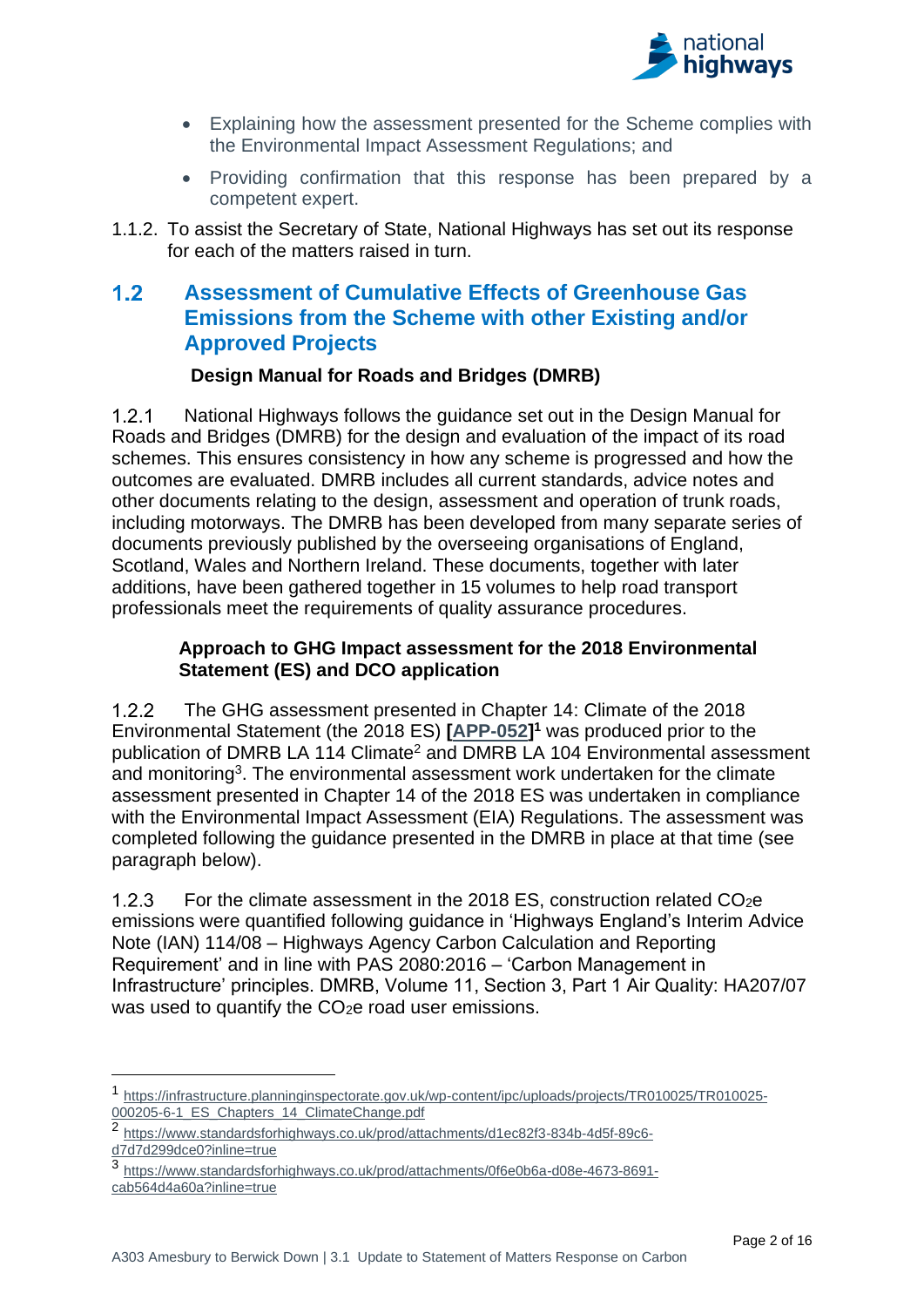

 $1.2.4$ In respect of the cumulative assessment for the Scheme as set out in the 2018 ES, guidance provided in DMRB Volume 11, Section 2, Part 5: Assessment and Management of Environmental Effects was followed as this document was considered to represent best practice for cumulative effects assessments at the time the Scheme assessment was undertaken. The assessment is set out in Chapter 15 [**[APP-053](https://infrastructure.planninginspectorate.gov.uk/wp-content/ipc/uploads/projects/TR010025/TR010025-000206-6-1_ES_Chapters_15_CumulativeEffects.pdf)**] <sup>4</sup> of the 2018 ES.

## **Approach to GHG assessment for 2022 Re-determination of the DCO**

 $1.2.5$ The updates to the GHG assessment presented in this response to the Secretary of State's 24 February letter, and the Applicant's January 2022 response to the Secretary of State's Statement of Matters (our document reference Redetermination 1.3)<sup>5</sup> both have followed the quidance set out in DMRB LA 114 Climate and LA 104 Environmental Assessment and Monitoring.

 $126$ DMRB LA 114 Climate, first published in October 2019 and revised in June 2021, sets out the current requirements for assessing and reporting the effects of climate on highways (climate change resilience and adaptation), and the effect on climate of greenhouse gas from construction, operation and maintenance projects.

 $1.2.7$ Both construction and operational emissions have been put into the context of the carbon budgets. This outcome of this assessment is presented in Table 1 (in section 1.5 of this document).

## Construction emissions

 $1.2.8$ The method for calculating GHG emissions from construction activities presented in DMRB LA 114 aligns with the previously published guidance in IAN 114/08. The publication of DMRB LA 114 does not therefore have any implications to the approach for calculating the impact of construction emissions from the Scheme. DMRB LA 114 does however formalise the requirement to present Scheme emissions in the context of UK carbon budgets.

 $1.2.9$ The construction carbon methodology undertaken in the 2018 ES and in subsequent assessments includes the embedded GHGs in the lifecycle of the Scheme, including the GHGs associated with raw materials supply, manufacture, transport, on site construction activity and waste. This has been calculated using the National Highways Carbon Emissions Calculation Tool. Similarly, operational maintenance and energy use has been considered with carbon calculations made using the Carbon Calculation Tool and the Department for Business, Energy and Industrial Strategy (BEIS) transport factors. This approach accounts for GHGs that accumulate across the project lifecycle.

The assessment of construction GHG emissions has assessed the following construction effects of the Scheme:

5 [https://infrastructure.planninginspectorate.gov.uk/wp-content/ipc/uploads/projects/TR010025/TR010025-](https://infrastructure.planninginspectorate.gov.uk/wp-content/ipc/uploads/projects/TR010025/TR010025-002230-A303.SoM%20Response.BP3%20Carbon.Redetermination-1.3.Final%2020220111.pdf) [002230-A303.SoM%20Response.BP3%20Carbon.Redetermination-1.3.Final%2020220111.pdf](https://infrastructure.planninginspectorate.gov.uk/wp-content/ipc/uploads/projects/TR010025/TR010025-002230-A303.SoM%20Response.BP3%20Carbon.Redetermination-1.3.Final%2020220111.pdf)

<sup>4</sup> [https://infrastructure.planninginspectorate.gov.uk/wp-content/ipc/uploads/projects/TR010025/TR010025-](https://infrastructure.planninginspectorate.gov.uk/wp-content/ipc/uploads/projects/TR010025/TR010025-000206-6-1_ES_Chapters_15_CumulativeEffects.pdf) [000206-6-1\\_ES\\_Chapters\\_15\\_CumulativeEffects.pdf](https://infrastructure.planninginspectorate.gov.uk/wp-content/ipc/uploads/projects/TR010025/TR010025-000206-6-1_ES_Chapters_15_CumulativeEffects.pdf)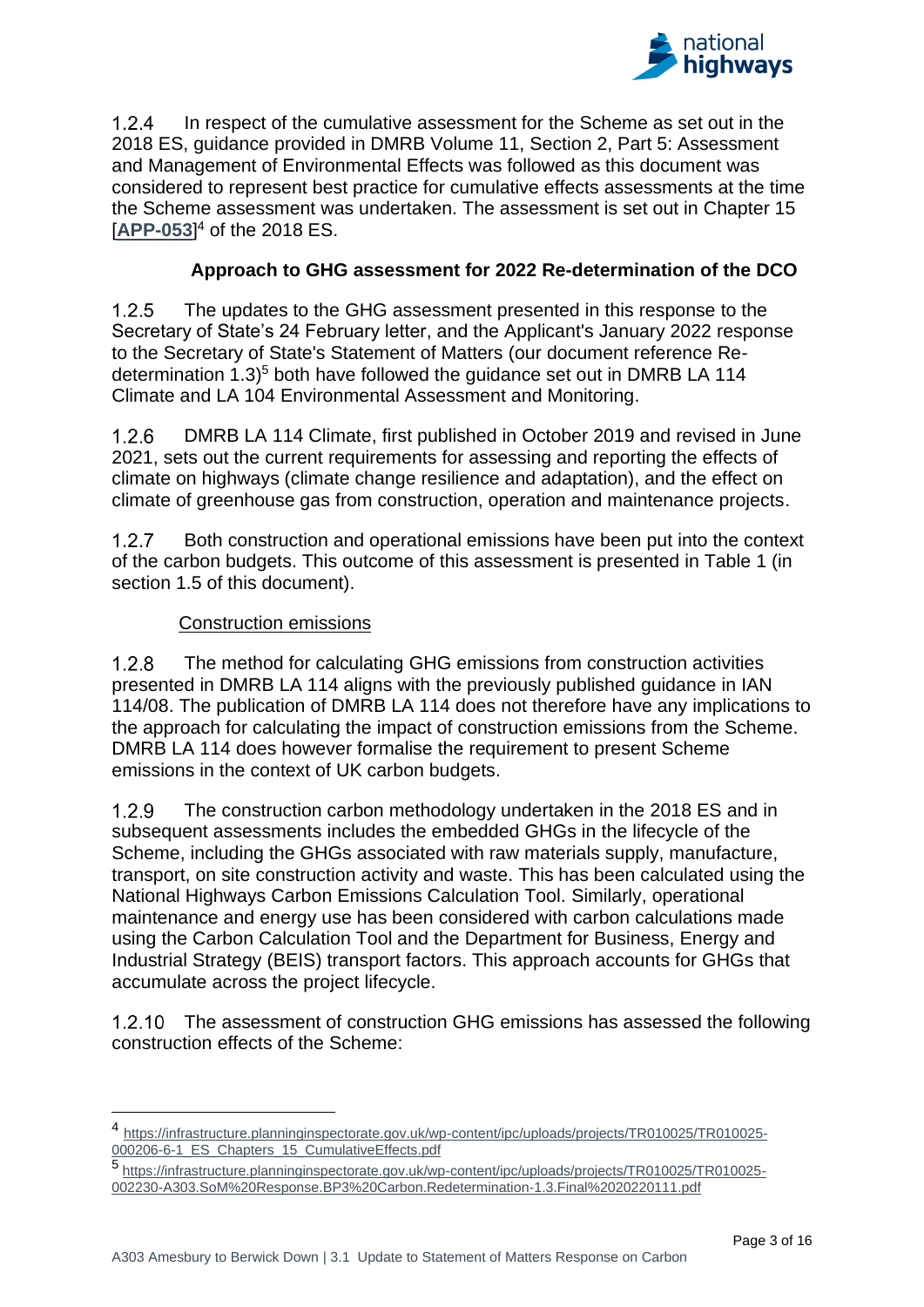

- Embodied carbon in the materials used for Scheme construction;
- Waste generated during construction; and
- Energy used in plant and vehicles required to construct the Scheme.

1.2.11 Construction carbon emissions have been recalculated using the current version of the National Highways Carbon Tool, version 2.4. As a result, GHG emissions from construction have decreased due to a change in GHG emissions factors. The updated assessment of construction GHG emissions is presented in Table 1 (in section 1.5 of this document).

### Operational emissions

1.2.12 The assessment of operational GHG emissions has assessed the following operational effects of the Scheme:

- Emissions produced by vehicles using the completed Scheme, and associated journeys from the wider road network that incorporate or have a change in their journey following opening of the Scheme; and
- Emissions produced by maintenance activities and energy use over its design life (i.e. 60 years).

### Road user emissions

Following an update to the traffic model, road user emissions were recalculated using version 11 of the Emissions Factor Tool Kit (EFT). The publication of EFT v11 provides an updated basic fleet split for England to extend the basic fleet data out to 2050. The basic fleet splits are based on data provided by the Department for Transport (DfT). As a result, the predicted overall CO<sub>2</sub>e emissions have decreased with the use of EFT v11 with the updated fleet mix including the projected uptake of electric vehicles (EVs) up to 2050. The updates of EFT are covered in more detail in section 1.5 of this document.

### Traffic model

The updated traffic model is based on a revised opening year of 2029 and a future assessment year of 2044. The output of the updated traffic modelling is presented in the Applicant's January 2022 response to the Secretary of State's Statement of Matters (our document reference Re-determination 1.4.1)<sup>6</sup>.

1.2.15 The traffic modelling for the Scheme has been undertaken in line with Transport Appraisal Guidance published<sup>7</sup> by DfT. The Transport Assessment Report for the Scheme was submitted as part of the DCO application **[\[APP-297\]](https://infrastructure.planninginspectorate.gov.uk/wp-content/ipc/uploads/projects/TR010025/TR010025-000450-7-4-Transport-Assessment.pdf)** 8 . The traffic model used for the Scheme has been developed in line with DfT requirements

<sup>6</sup> [https://infrastructure.planninginspectorate.gov.uk/wp-content/ipc/uploads/projects/TR010025/TR010025-](https://infrastructure.planninginspectorate.gov.uk/wp-content/ipc/uploads/projects/TR010025/TR010025-002231-A303.SoM%20Response.BP4%20Appendix%20Transport%20Assessment%20Review.Redetermination-1.4.1.Final%2020220110%20.pdf)

[<sup>002231-</sup>A303.SoM%20Response.BP4%20Appendix%20Transport%20Assessment%20Review.Redetermination-](https://infrastructure.planninginspectorate.gov.uk/wp-content/ipc/uploads/projects/TR010025/TR010025-002231-A303.SoM%20Response.BP4%20Appendix%20Transport%20Assessment%20Review.Redetermination-1.4.1.Final%2020220110%20.pdf)[1.4.1.Final%2020220110%20.pdf](https://infrastructure.planninginspectorate.gov.uk/wp-content/ipc/uploads/projects/TR010025/TR010025-002231-A303.SoM%20Response.BP4%20Appendix%20Transport%20Assessment%20Review.Redetermination-1.4.1.Final%2020220110%20.pdf)

<sup>7</sup> <https://www.gov.uk/guidance/transport-analysis-guidance-tag>

<sup>8</sup> [https://infrastructure.planninginspectorate.gov.uk/wp-content/ipc/uploads/projects/TR010025/TR010025-](https://infrastructure.planninginspectorate.gov.uk/wp-content/ipc/uploads/projects/TR010025/TR010025-000450-7-4-Transport-Assessment.pdf)

[<sup>000450-7-4-</sup>Transport-Assessment.pdf](https://infrastructure.planninginspectorate.gov.uk/wp-content/ipc/uploads/projects/TR010025/TR010025-000450-7-4-Transport-Assessment.pdf)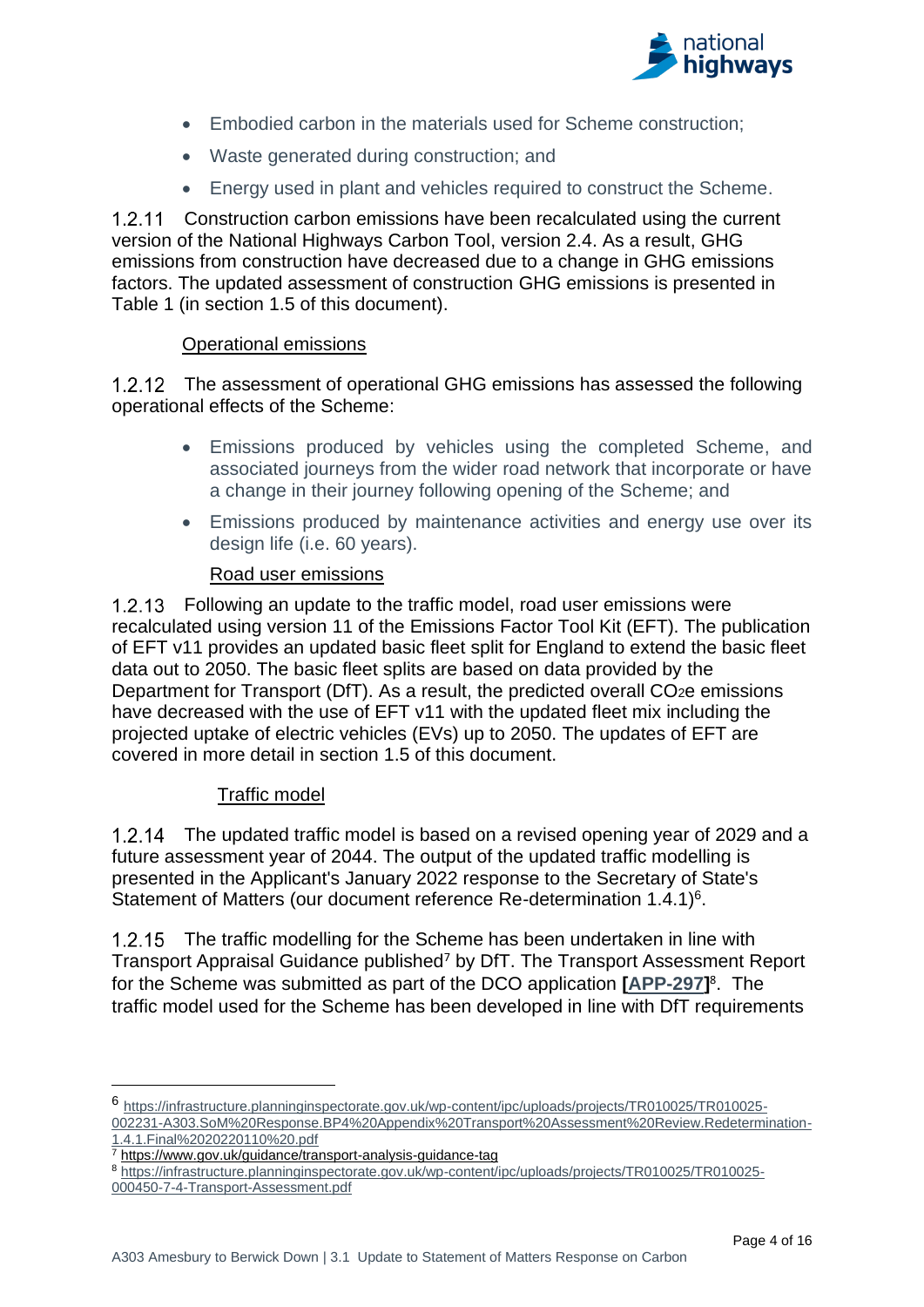

and is inherently cumulative. This is because, in brief, the traffic models used to support scheme assessment contain data about the following:

- 1. The Scheme and adjoining Strategic Road Network and local road network;
- 2. Other schemes promoted by National Highways in the near vicinity of the Scheme with high certainty that they are to be progressed i.e. progressed beyond preferred route announcement stage;
- 3. They are based on discussions with the relevant planning authority, of foreseeable developments promoted by third parties as likely to be developed in a similar timeline to the National Highways' Scheme. Knowing where the proposed third party development is to be sited, the extents and types of development, and the timescales of when it is to be completed are requirements to ensure that the third party developments can be reasonably described in the traffic model; and
- 4. National government regional growth rates which include a representation of likely growth rates excluding known planning developments already included in the traffic model. This is represented by DfT's NTEM/TEMPRO<sup>9</sup> growth factors for car usage, and growth in freight is derived from DfT's National Transport Model<sup>10</sup>.

1.2.16 National Highways, for its operational carbon assessments for the Scheme presented in the 2018 ES, during Examination and subsequently, has evaluated the changes in  $CO<sub>2</sub>e$  emissions of the Scheme by comparing changes in the road traffic on the Strategic Road Network and local road network between the 'without scheme scenario' and the 'with scheme scenario'. This takes into account the assessment of the Scheme and all other developments likely to have an influence on the Scheme and on the area the Scheme is likely to influence.

### **Assessment of cumulative GHG effects**

DMRB LA 104 Environmental assessment and monitoring, published in August 2020, provides the requirements and procedures to be followed when assessing, reporting and monitoring the environmental effects of projects in line with the requirements of the EIA Directive 2014/52/EU. This includes overarching advice on the assessment and evaluation of cumulative impacts. It updates previous environmental assessment advice contained in Volume 11 Section 2 (HA 205/08 and HD 48/08) of the DMRB, consolidates information contained in IAN 125/15 and IAN 133/10 and makes provision for requirements outlined under EU Directive 2011/92/EU as amended by 2014/52/EU 2014/52/EU [Ref 1.N].

DMRB guidance LA 104 provides the following overarching advice on the assessment and evaluation of cumulative impacts on pages 17-18:

*"*[Paragraph] *3.21 Environmental assessments shall assess cumulative effects which include those from:*

<sup>9</sup> <https://www.gov.uk/government/publications/tempro-downloads>

<sup>10</sup> [https://www.gov.uk/government/publications/national-transport-model-ntmv2r-overview-of-model-structure-and](https://www.gov.uk/government/publications/national-transport-model-ntmv2r-overview-of-model-structure-and-update)[update](https://www.gov.uk/government/publications/national-transport-model-ntmv2r-overview-of-model-structure-and-update)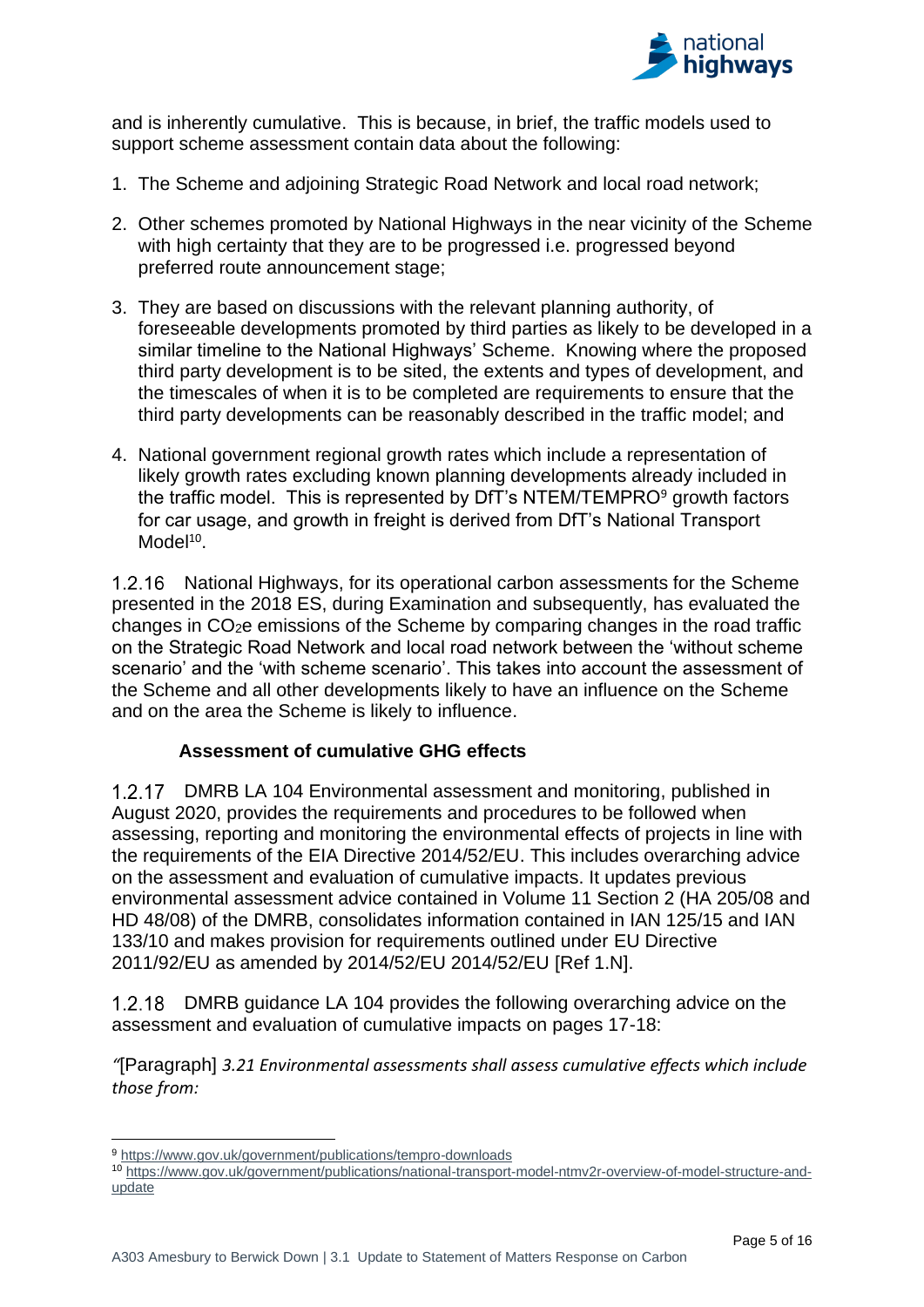

- *1) a single project (e.g. numerous different effects impacting a single receptor); and*
- *2) different projects (together with the project being assessed).*

[Paragraph] *3.21.2 The assessment of cumulative effects should report on:*

- *1) roads projects which have been confirmed for delivery over a similar timeframe;*
- *2) other development projects with valid planning permissions or consent orders, and for which EIA is a requirement; and*
- *3) proposals in adopted development plans with a clear identified programme for delivery.*

[Paragraph] *3.22 The assessment of cumulative effects shall:*

- *1) establish the zone of influence of the project together with other projects;*
- *2) establish a list of projects which have the potential to result in cumulative impacts; and*
- *3) obtain further information and detail on the list of identified projects to support further assessment."*

1.2.19 The approach undertaken to assess GHG impacts on climate within this Scheme is inherent within the DMRB LA 104 methodology applied for the 2022 assessment, which considers 'single project' embedded construction and maintenance and user tailpipe emissions and 'different projects' through the traffic model and consideration against carbon budgets.

For the 2018 ES, Examination submissions and the updated calculations presented in the Applicant's Statement of Matters response in January 2022 and this document, construction and operational carbon assessments have been compared to the national carbon budgets which are themselves cumulative, i.e. the sum of carbon emissions from a range of sectors.

In essence, as both 'with scheme' and 'without scheme' scenarios already include all likely developments and traffic growth factors in the traffic model and make comparison with national carbon budgets for both operational and construction carbon, the assessment is inherently cumulative as regards carbon emissions. This is a state of affairs recognised in general terms for operational assessments in paragraph 3.4.4 of the Planning Inspectorate's Advice Note 17 ("Cumulative effects assessment relevant to nationally significant infrastructure projects"), the first two sentences of which state that:

*"Certain assessments, such as transport and associated operational assessments of vehicular emissions (including air and noise) may inherently be cumulative assessments. This is because they may incorporate modelled traffic data growth for future traffic flows. Where these assessments are comprehensive and include a worst case within the defined assessment parameters, no additional cumulative assessment of these aspects is required (separate consideration may be required of the accumulation or inter-relationship of these effects on an individual set of receptors e.g. as part of a socio-economic assessment)."*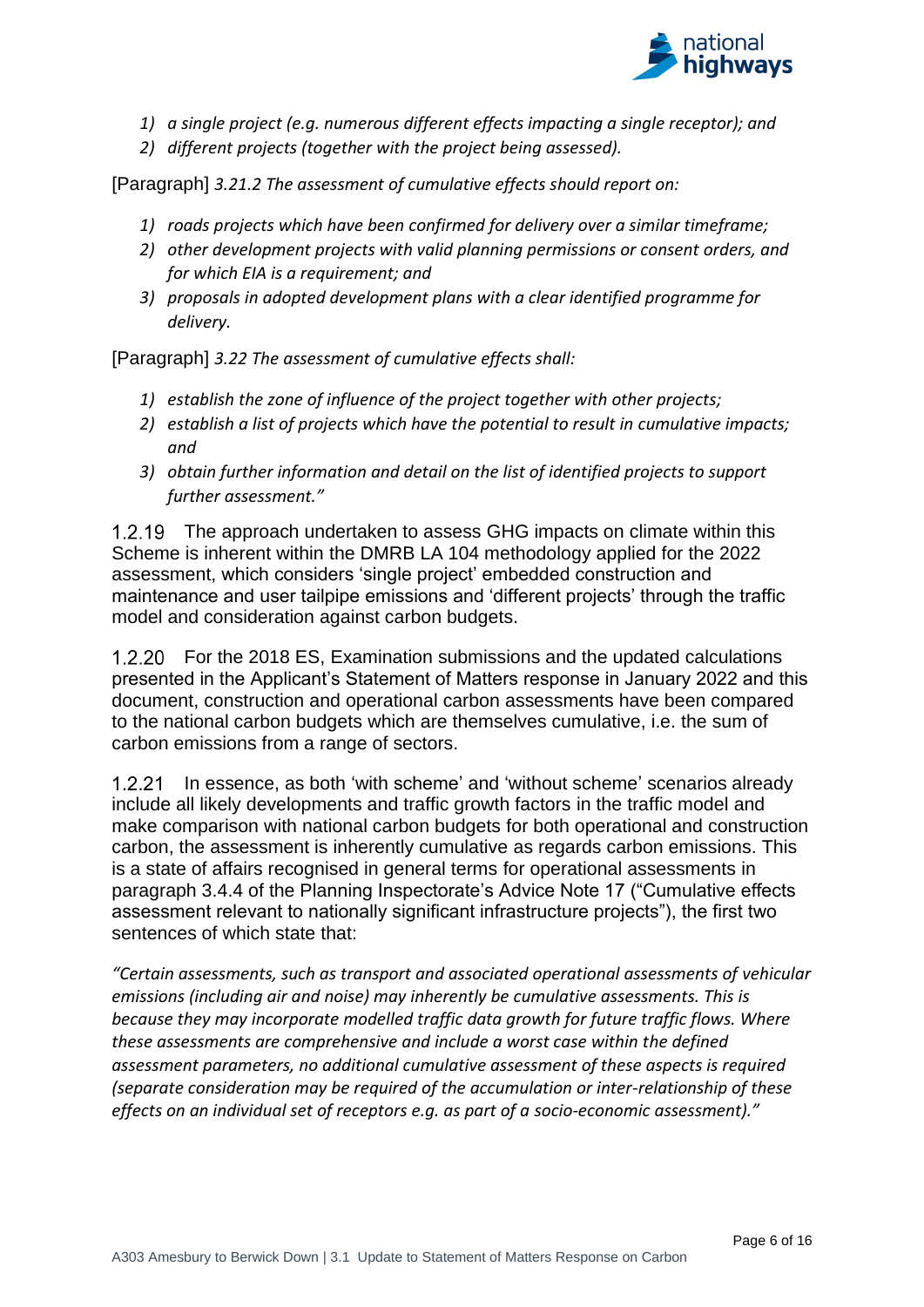

#### <span id="page-9-0"></span> $1.3$ **The Appropriate Geographical Scale of Assessment of Greenhouse Gas Emissions**

 $1.3.1$ In line with the requirements set out in Climate Change Act 2008<sup>11</sup> (CCA 2008), Part 1, Section 4 (see below) Parliament has legislated for the setting of carbon budgets $12$  at the national scale.

## *"Carbon budgets*

- *1) It is the duty of the Secretary of State—*
	- *(a) to set for each succeeding period of five years beginning with the period 2008-2012 ("budgetary periods") an amount for the net UK carbon account (the "carbon budget"), and*
	- (b) *to ensure that the net UK carbon account for a budgetary period does not exceed the carbon budget"* [our emphasis].
- $1.3.2$ Carbon budgets cover the following 11 sectors<sup>13</sup>:
	- Surface Transport
	- Buildings
	- Manufacture and Construction
	- Electricity Generation
	- Fuel Supply
	- Agriculture and land use, land use change and forestry
	- Aviation
	- Shipping
	- Waste
	- Fluorinated gases (F-gases)
	- Greenhouse gas removals

 $1.3.3$ As explained above therefore, the national carbon budgets are themselves cumulative, i.e. the sum of carbon emissions from a range of sectors between now and the end of the 6<sup>th</sup> Carbon Budget (2037).

The CCA 2008 does not impose a legal duty to set carbon budgets at a  $1.3.4$ smaller scale than those set out nationally, i.e. regional or local budgets are not a statutory requirement. Specifically:

a) In setting carbon budgets Parliament has not imposed any legal duty upon local authorities to attain any particular targets whether carbon budgets or for net zero 2050, i.e. there are no legal duties which require particular

<sup>11</sup> [https://www.legislation.gov.uk/ukpga/2008/27/pdfs/ukpga\\_20080027\\_en.pdf](https://www.legislation.gov.uk/ukpga/2008/27/pdfs/ukpga_20080027_en.pdf)

<sup>12</sup> <https://www.gov.uk/guidance/carbon-budgets>

<sup>13</sup> <https://www.theccc.org.uk/publication/sixth-carbon-budget/>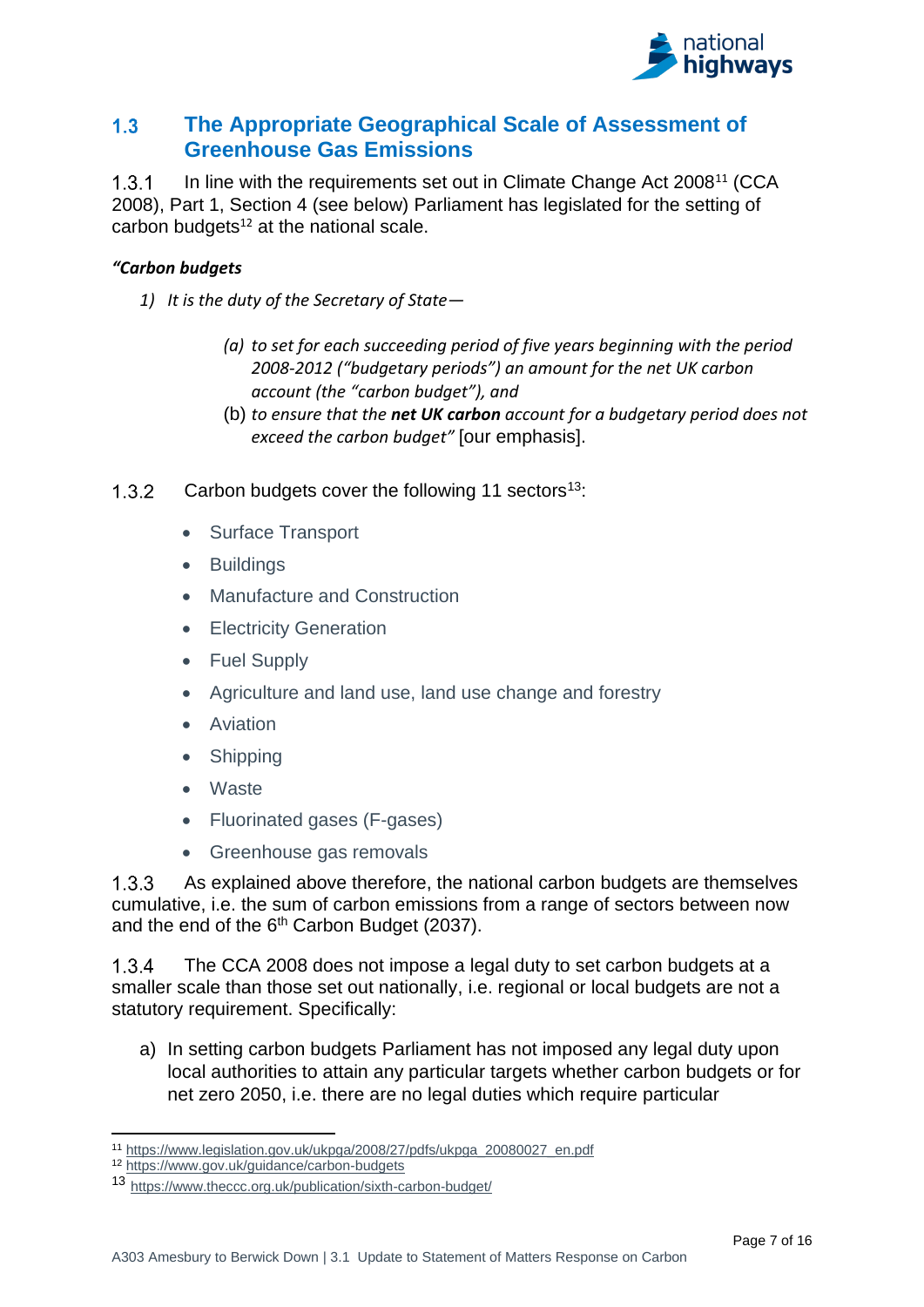

geographical areas within the UK to achieve particular reductions in carbon emissions by particular dates.

b) Neither Parliament nor Government has identified any sectoral targets for carbon reductions related to transport, or any other sector. There is no requirement in the CCA 2008, or in Government policy, for carbon emissions for all road transport to become net zero. This was explained in the *R (Transport Action Network) v Secretary of State for Transport* [2021] EWHC 2095 (Admin) ("the TAN case") in which Holgate J held that:

> *"…there is no sectoral target for transport, or any other sector, and that emissions in one sector, or in part of one sector, may be balanced against better performance in others. A net increase in emissions from a particular policy or project is managed within the government's overall strategy for meeting carbon budgets and the net zero target as part of "an economy-wide transition."*

c) A net increase in emissions from a particular policy or project is thus managed within the Government's overall strategy for meeting carbon budgets and the net zero target as part of an economy-wide transition.

 $1.3.5$ There is, therefore, no legal requirement to assess the impact of an individual project against the total carbon emissions from RIS 1 and RIS 2.

 $1.3.6$ To conduct an impact assessment at a local or regional scale some form of baseline would need to be identified, and that baseline would need to comprise:

- a) A forecast of carbon emissions from all cumulative sources relevant to the geographic / sectoral scale being adopted;
- b) A forecast which addresses the time frame relevant to the proposed road scheme;
- c) A forecast which reflects existing government policy to attain the 6th Carbon Budget and net zero 2050; and
- d) A forecast which does not include carbon emissions from the proposed road scheme (to avoid double counting).

 $1.3.7$ The Government sets carbon budgets at a national level in accordance with the CCA 2008. Carbon budgets are not produced at a local or regional level.

National Highways is therefore unable to produce a baseline at a local or  $1.3.8$ regional scale itself. Such a baseline would have to be consistent with the Government's understanding of the likely implications of its policies over time in a particular geographic area. In relation to carbon reductions, those policies are myriad and extend to matters beyond the planning system and into issues relating to the use of fiscal incentives / disincentives to manage carbon emissions across the country as a whole.

 $1.3.9$ Relevant to the Secretary of State's 24 February letter and request for information is that an environmental statement is required to include such information as is reasonably required to assess the environmental effects of the development and which the applicant can reasonably be required to compile having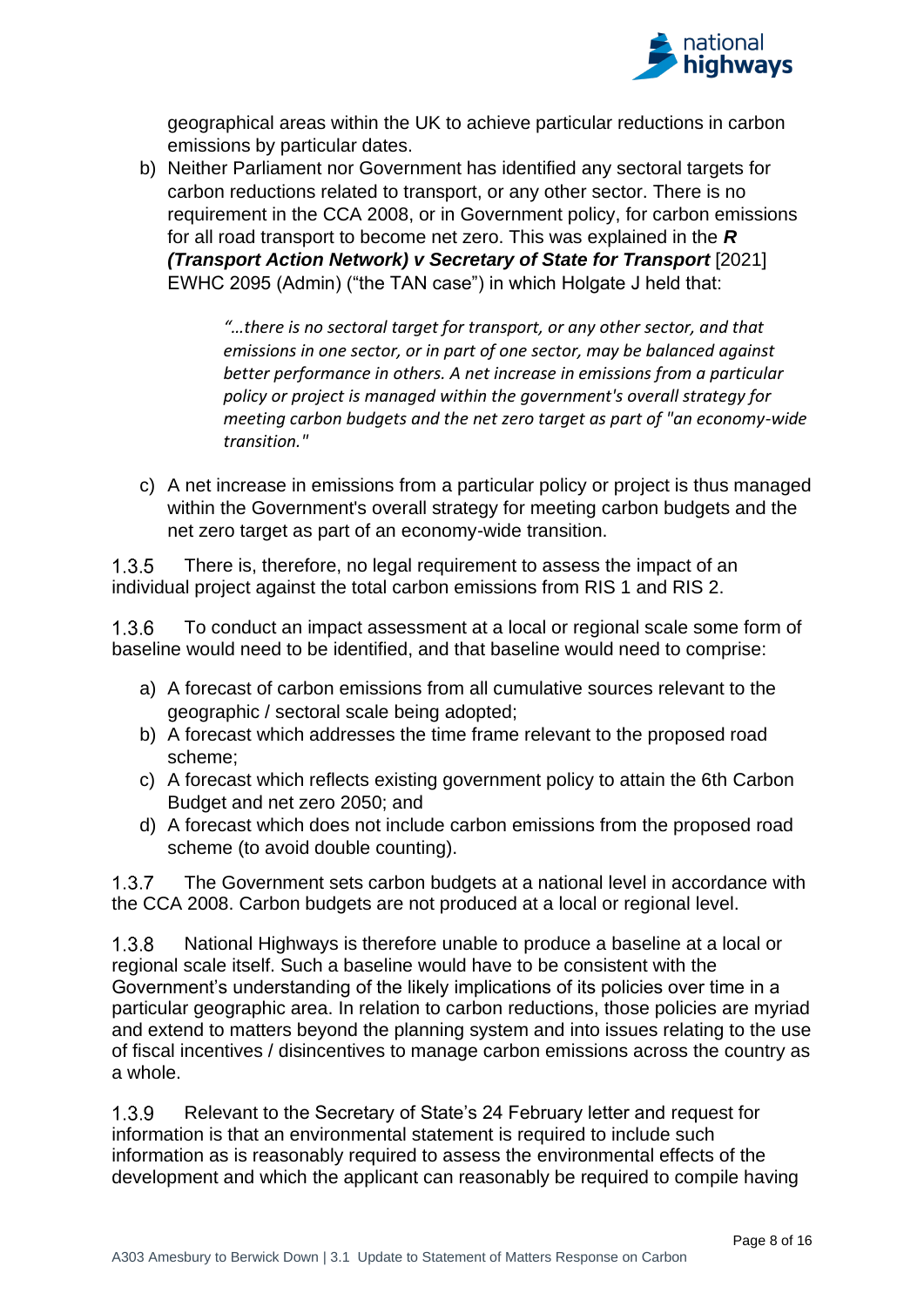

regard to current knowledge (see *[R. \(Khan\) v London Borough of Sutton](https://uk.practicallaw.thomsonreuters.com/Link/Document/FullText?findType=Y&serNum=2034718241&pubNum=6821&originatingDoc=ID3C900D0038511E9A3FD959F5674FEF3&refType=UC&originationContext=document&transitionType=CommentaryUKLink&ppcid=f1b6a2c360f244afa32adfc4029d3b5a&contextData=(sc.Search)&comp=books)* [2014] [EWHC 3663 \(Admin\)](https://uk.practicallaw.thomsonreuters.com/Link/Document/FullText?findType=Y&serNum=2034718241&pubNum=6821&originatingDoc=ID3C900D0038511E9A3FD959F5674FEF3&refType=UC&originationContext=document&transitionType=CommentaryUKLink&ppcid=f1b6a2c360f244afa32adfc4029d3b5a&contextData=(sc.Search)&comp=books) and *[Preston New Road Action Group v Secretary of State](https://uk.practicallaw.thomsonreuters.com/Link/Document/FullText?findType=Y&serNum=2043603709&pubNum=6448&originatingDoc=ID3C900D0038511E9A3FD959F5674FEF3&refType=UC&originationContext=document&transitionType=CommentaryUKLink&ppcid=f1b6a2c360f244afa32adfc4029d3b5a&contextData=(sc.Search))  [for Communities and Local Government](https://uk.practicallaw.thomsonreuters.com/Link/Document/FullText?findType=Y&serNum=2043603709&pubNum=6448&originatingDoc=ID3C900D0038511E9A3FD959F5674FEF3&refType=UC&originationContext=document&transitionType=CommentaryUKLink&ppcid=f1b6a2c360f244afa32adfc4029d3b5a&contextData=(sc.Search))* [2018] Env. L.R. 18).

There is no reasonable basis upon which National Highways can assess the carbon emissions impact of the Scheme at a local or regional level and it is not required to do so by law or by the National Policy Statement for National Networks  $(NPS NN)<sup>14</sup>$ 

1.3.11 Accordingly, National Highways is not in a position to provide an assessment of the cumulative effects of the greenhouse gas emissions for the Scheme for anything other than the national level carbon budgets.

#### <span id="page-11-0"></span> $1.4$ **How the Assessment Complies with Various Carbon Budgets and Wider Carbon Policies**

 $1.4.1$ Overall compliance with, or attainment of, 'carbon budgets' and 'the 2050 zero target' under CCA 2008, and the 'UK's Nationally Determined Contribution' under the Paris Agreement are the responsibility of Government to manage as they are matters of national policy and not policies set at an individual scheme level.

 $1.4.2$ The NPS NN sets the national policy framework against which decision makers can evaluate the outcomes of proposed road infrastructure project. The NPS NN sets policy advice across a range of topics such as air quality, noise, biodiversity and carbon (see paragraphs 5.16 to 5.29 pages 49 and 50).

 $1.4.3$ The specific advice on the evaluation of carbon impacts from a proposed scheme and decision-making considerations is set out in paragraphs 5.17 and 5.18 respectively.

## "*Applicant's assessment*

*5.17 Carbon impacts will be considered as part of the appraisal of scheme options (in the business case), prior to the submission of an application for DCO. Where the development is subject to EIA, any Environmental Statement will need to describe an assessment of any likely significant climate factors in accordance with the requirements in the EIA Directive. It is very unlikely that the impact of a road project will, in isolation, affect the ability of Government to meet its carbon reduction plan targets. However, for road projects applicants should provide evidence of the carbon impact of the project and an assessment against the Government's carbon budgets* [our emphasis].

### *"Decision making*

*5.18 The Government has an overarching national carbon reduction strategy (as set out in the Carbon Plan 2011) which is a credible plan for meeting carbon budgets. It includes a range of non-planning policies which will, subject to the occurrence of the very unlikely event described above, ensure that any carbon increases from road development do not* 

<sup>14</sup>

[https://assets.publishing.service.gov.uk/government/uploads/system/uploads/attachment\\_data/file/387223/npsnn](https://assets.publishing.service.gov.uk/government/uploads/system/uploads/attachment_data/file/387223/npsnn-web.pdf)[web.pdf](https://assets.publishing.service.gov.uk/government/uploads/system/uploads/attachment_data/file/387223/npsnn-web.pdf)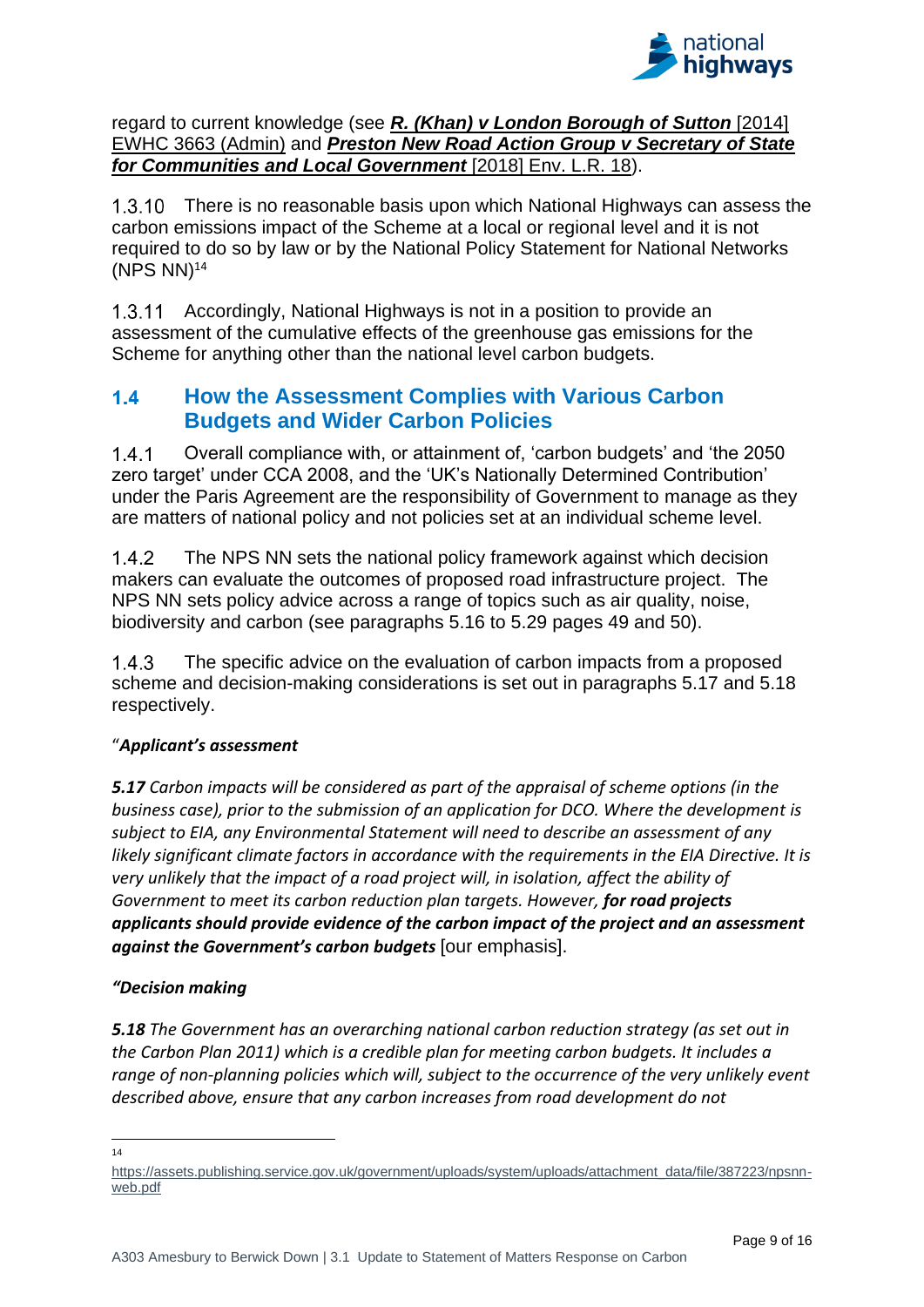

*compromise its overall carbon reduction commitments. The Government is legally required to meet this plan. Therefore, any increase in carbon emissions is not a reason to refuse development consent, unless the increase in carbon emissions resulting from the proposed scheme are so significant that it would have a material impact on the ability of Government to meet* **its carbon reduction targets***"* [our emphasis].

 $1.4.4$ The NPS NN requires assessment against the Government's climate reduction targets, i.e. the carbon budgets which are set at a national geographical scale. It does not require assessment against any local or regional targets. This is because the Government has not identified or adopted any carbon reduction targets at a scale smaller than the UK as a whole i.e. National Carbon Budgets.

 $1.4.5$ As is set out in the 2018 ES, during Examination, the Applicant's Statement of Matters response in January 2022 and in this document, the Scheme has been assessed against all relevant carbon budgets, including the  $6<sup>th</sup>$  carbon budget, as well as relevant policies on climate including the Climate Change Act 2008 (2050 Target Amendment) Order 2019, requiring the UK to achieve net zero emissions by 2050. The results of this assessment are presented in Table 1.

#### <span id="page-12-0"></span> $1.5$ **How an Assessment was Undertaken to Evaluate the Impacts of the Scheme Including Consideration of Likely Significance Effects**

 $1.5.1$ As explained above, the environmental assessment work presented in Chapter 14 of the 2018 ES was completed before DMRB LA 114 was published. However, the methodology used for the 2018 ES substantially follows that set out in LA 114 and so National Highways does not consider that the results of the assessment would be materially different if it were undertaken using the LA 114 methodology. A subsequent revision of the GHG assessment presented in the Applicant's January 2022 response to the Secretary of State's Statement of Matters (our document reference Re-determination 1.3)<sup>15</sup>, followed the approach set out in DMRB LA 114 and concluded that the results would not be materially different to that presented in the 2018 ES.

 $1.5.2$ National Highways' approach to assessing and evaluating the  $CO<sub>2</sub>e$  impacts associated with proposed schemes is set out in DMRB LA 114 Climate, Section 3 Methodology. Within Section 3 of LA 114, paragraphs 3.18 to 3.20 define the reporting requirements for comparison against the relevant carbon budgets *(in existence at the time of the assessment)* and the evaluation criteria for significance, which is consistent with the decision-making requirements set out in paragraphs 5.17 and 5.18 of the NPS NN. An assessment against the  $6<sup>th</sup>$  and most recent carbon budget is presented in Table 1.

Chapter 14 of the 2018 ES sets out the climate assessment completed for  $1.5.3$ the Scheme. It concludes that the Scheme does not cause a significant effect for changes in CO2e emissions when compared to carbon budgets.

<sup>15</sup> [https://infrastructure.planninginspectorate.gov.uk/wp-content/ipc/uploads/projects/TR010025/TR010025-](https://infrastructure.planninginspectorate.gov.uk/wp-content/ipc/uploads/projects/TR010025/TR010025-002230-A303.SoM%20Response.BP3%20Carbon.Redetermination-1.3.Final%2020220111.pdf) [002230-A303.SoM%20Response.BP3%20Carbon.Redetermination-1.3.Final%2020220111.pdf](https://infrastructure.planninginspectorate.gov.uk/wp-content/ipc/uploads/projects/TR010025/TR010025-002230-A303.SoM%20Response.BP3%20Carbon.Redetermination-1.3.Final%2020220111.pdf)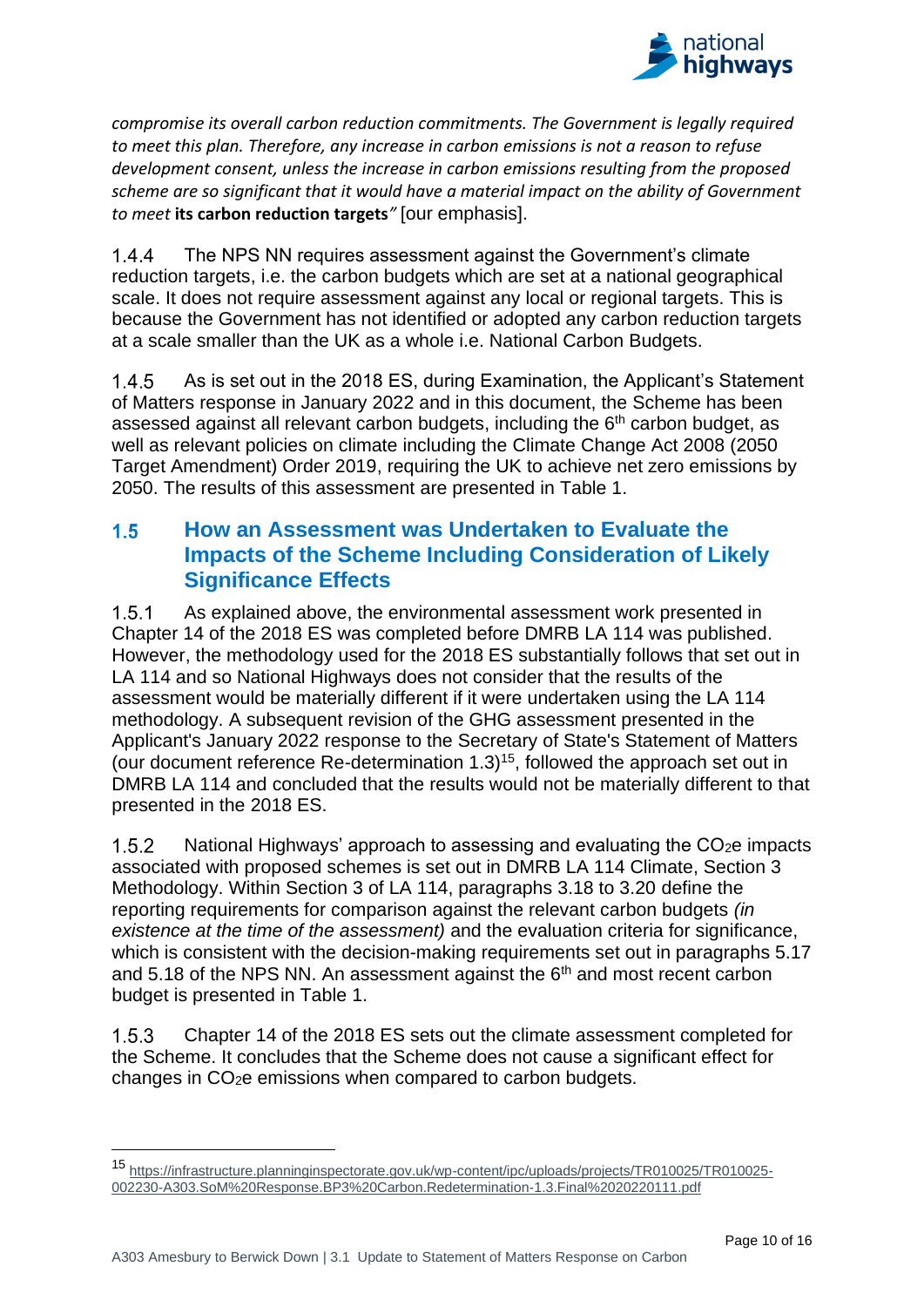

 $1.5.4$ Road user emissions for the Scheme are calculated by applying outputs from the traffic model through the EFT. The EFT allows users to calculate road vehicle pollutant emission rates for  $NO<sub>x</sub>$ ,  $PM<sub>10</sub>$ ,  $PM<sub>2.5</sub>$  and  $CO<sub>2</sub>$  for a specified year, road type, vehicle speed and vehicle fleet composition. The EFT is updated periodically due to updates to underlying data including vehicle fleet composition and emissions factors.

 $1.5.5$ Previous versions of EFT used to calculate CO2e emissions from road traffic for the Scheme - EFT v8 used for the 2018 ES and EFT v10.1<sup>16</sup> used for the Applicant's January 2022 response to the Secretary of State's Statement of Matters (our document reference Re-determination 1.3) - stopped at 2030. In the absence of CO2e emission factors after 2030 in earlier versions of the EFT, 2030 emissions were used as the last available set of factors to represent CO2e emissions into the future. This overestimated the CO<sub>2</sub>e emissions in future years because it did not take into account the higher uptake rates of electric vehicles post 2030 as described by the DfT Databook. The impacts of the assessment against EFT v11 in reducing the estimate for CO2e emissions in future years are shown in Table 1. Further detail can be found in the Applicant's January 2022 response to the Secretary of State's Statement of Matters (our document reference Re-determination 1.3)<sup>17</sup>.

 $1.5.6$ However, since the submission of the 2018 ES and the DCO Examination, the Department for Environment, Food and Rural Affairs (Defra) has released (on 19 November 2021) a new version of the EFT (version 11). This update is notable because, for the first time, the EFT now includes data relating to the UK vehicle fleet and associated emissions for the period between 2031 and 2050 inclusive. EFT v11 also now includes greater uptake rates of electric vehicles, aligned to electric vehicle penetration rates described in worksheet labelled 'A1.3.9' of DfT's Databook<sup>18</sup> for all road types (motorways, urban and rural) listed in EFT.

 $1.5.7$ The DfT published their Transport Decarbonisation Plan (TDP)<sup>19</sup> on 14 July 2021, which sets out the Government's aspirations to decarbonise transport to support the wider approach to achieving Net Zero by 2050. The TDP represents a series of policy and other measures Government is considering to decarbonise transport. "*Figure 2: Decarbonising Transport domestic transport GHG emission projections, versus the baseline*", page 45 of the TDP, illustrates the anticipated reduction in CO2e emissions from transport, including road traffic between 2020 and 2050.

158 The DfT has advised National Highways that a sensitivity test based on the impact of the policy measures set out in TDP can now be undertaken for schemes. The DfT have approved a sensitivity test based on the rate of improvement shown in

<sup>17</sup> [https://infrastructure.planninginspectorate.gov.uk/wp-content/ipc/uploads/projects/TR010025/TR010025-](https://infrastructure.planninginspectorate.gov.uk/wp-content/ipc/uploads/projects/TR010025/TR010025-002230-A303.SoM%20Response.BP3%20Carbon.Redetermination-1.3.Final%2020220111.pdf) [002230-A303.SoM%20Response.BP3%20Carbon.Redetermination-1.3.Final%2020220111.pdf](https://infrastructure.planninginspectorate.gov.uk/wp-content/ipc/uploads/projects/TR010025/TR010025-002230-A303.SoM%20Response.BP3%20Carbon.Redetermination-1.3.Final%2020220111.pdf)

<sup>18</sup> <https://www.gov.uk/government/publications/tag-data-book>

<sup>16</sup> Road user emissions presented in the DCO Application were calculated using EFT v8. Road user emissions calculated for the Applicant's response to the Secretary of State's Statement of Matters concerning carbon (our document reference Re-determination 1.3) were calculated using EFT v10.1. While EFT v11 had recently become available, an updated road user emissions assessment using EFT v10.1 already was underway. It was not possible to use EFT v11 in time to respond to the Statement of Matters. Road user emissions presented in Table 1 of this document have been calculated using the current version of the EFT (v.11).

<sup>19</sup>[https://assets.publishing.service.gov.uk/government/uploads/system/uploads/attachment\\_data/file/1009448/dec](https://assets.publishing.service.gov.uk/government/uploads/system/uploads/attachment_data/file/1009448/decarbonising-transport-a-better-greener-britain.pdf) [arbonising-transport-a-better-greener-britain.pdf](https://assets.publishing.service.gov.uk/government/uploads/system/uploads/attachment_data/file/1009448/decarbonising-transport-a-better-greener-britain.pdf)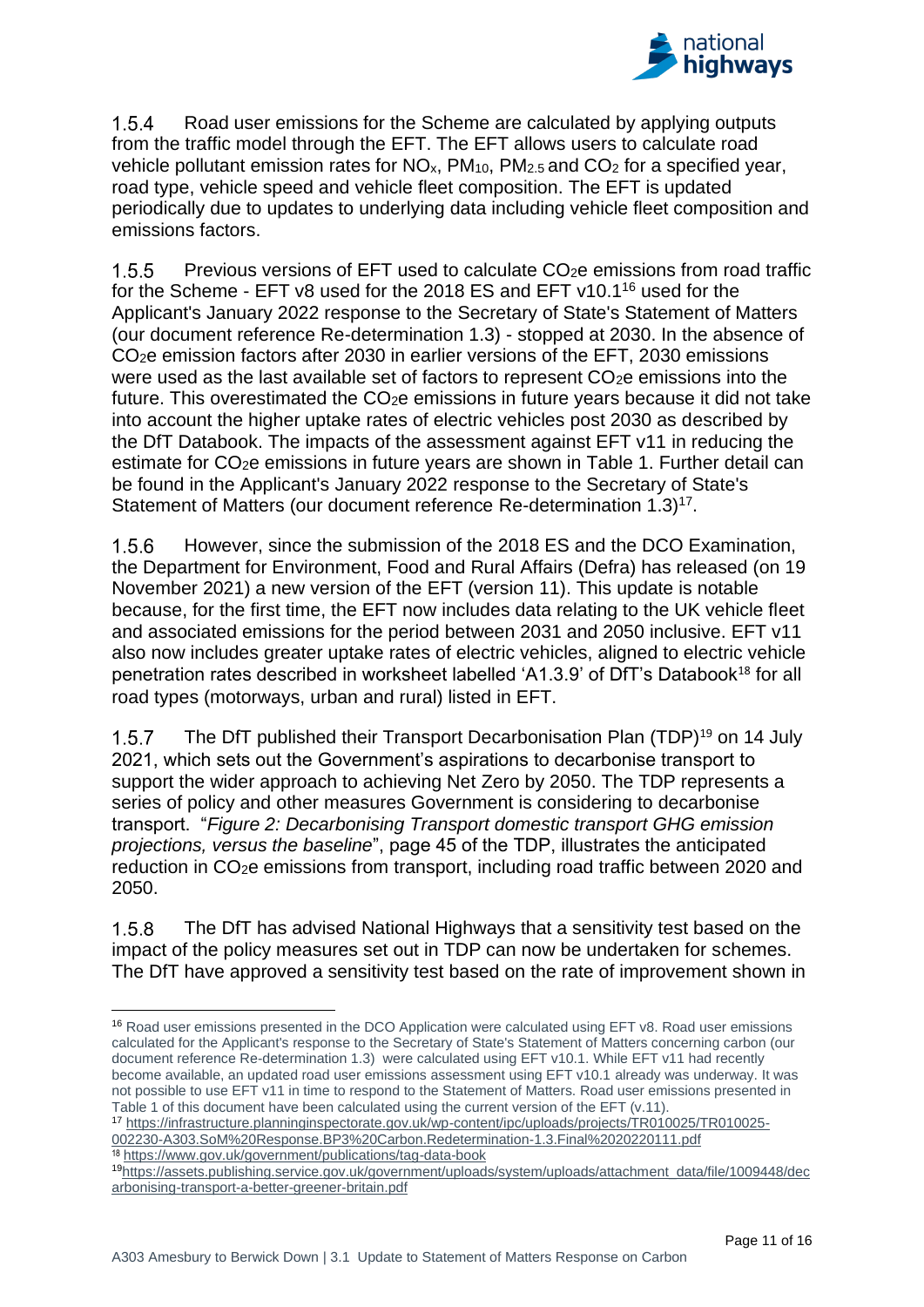

Figure 2 of the TDP which can be applied to CO2e emissions calculated for the Scheme assessment.

 $1.5.9$ For the purposes of this exercise, the construction and non-road user operational emissions calculations have also been updated using the latest National Highways Carbon Tool (v2-4), the latest set of BEIS carbon factors (2021), and accounting for decarbonisation of the national grid using the latest BEIS projected grid factors.

1.5.10 Table 1 presents the change in  $CO<sub>2</sub>e$  emissions between the 'with scheme scenario' *(also referred to as the Do-something scenario)* and 'without scheme scenario' *(also referred to as the Do-minimum scenario)*, split by carbon budgets, for the CO2e emissions previous reported in the Environmental Statement, the updated CO2e emissions based on EFT v11 and TDP sensitivity test (upper and lower bounds).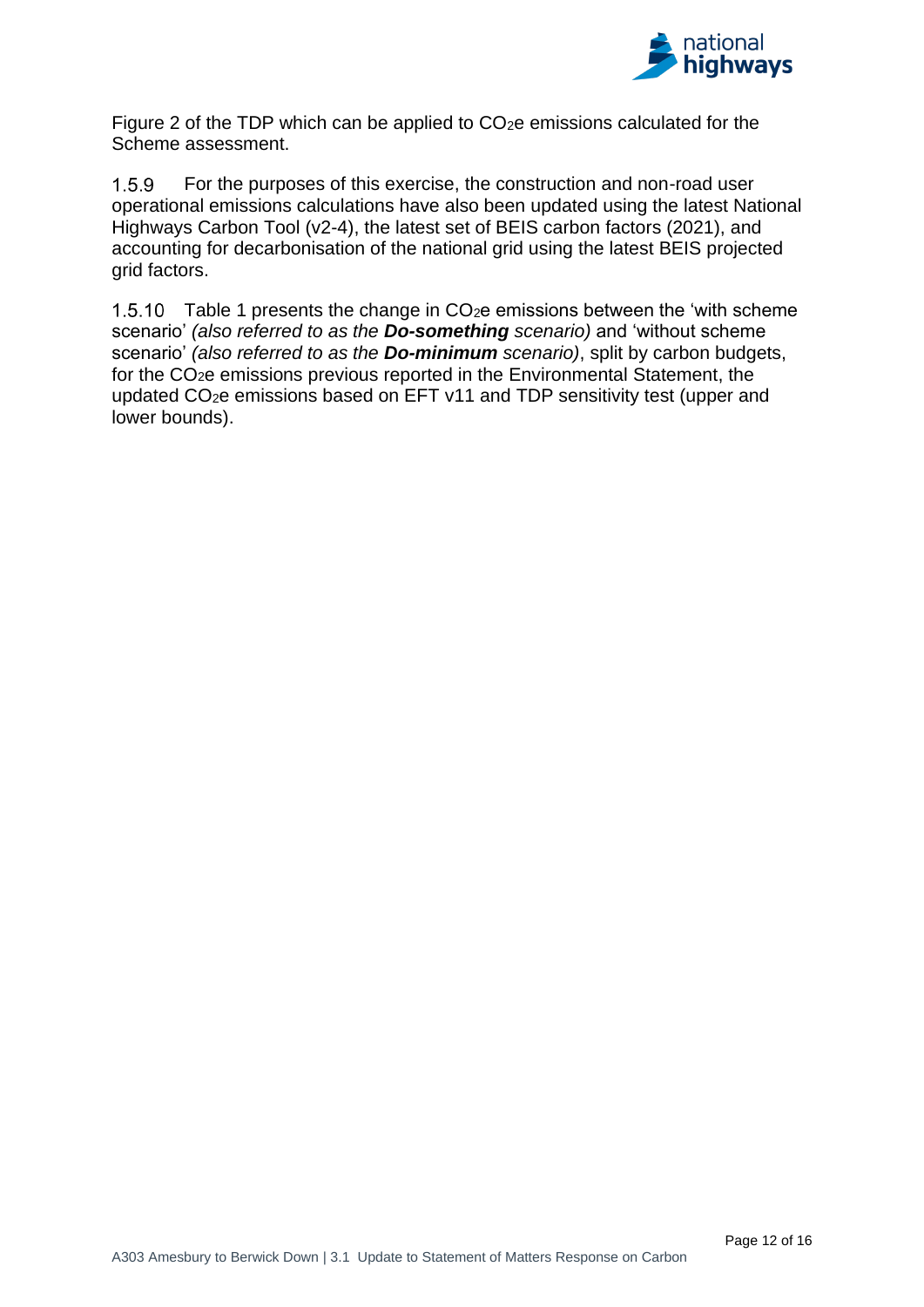

#### **Table 1: Change in CO2e Emissions** *(With Scheme Scenario – Without Scheme Scenario)*

|                                       | CO <sub>2</sub> e (Million tonnes)                                                                                                                                                                                                                                                                                                                                                                                                                                                                                                                                                                                                                                                                                                                                                                                                                                                                                                                                                                                                                                                                                                                                                                                                                                                                                                                                                                                                         |               |               |               |  |
|---------------------------------------|--------------------------------------------------------------------------------------------------------------------------------------------------------------------------------------------------------------------------------------------------------------------------------------------------------------------------------------------------------------------------------------------------------------------------------------------------------------------------------------------------------------------------------------------------------------------------------------------------------------------------------------------------------------------------------------------------------------------------------------------------------------------------------------------------------------------------------------------------------------------------------------------------------------------------------------------------------------------------------------------------------------------------------------------------------------------------------------------------------------------------------------------------------------------------------------------------------------------------------------------------------------------------------------------------------------------------------------------------------------------------------------------------------------------------------------------|---------------|---------------|---------------|--|
| <b>Carbon Budget</b><br><b>Period</b> | 3 (2018-2022)                                                                                                                                                                                                                                                                                                                                                                                                                                                                                                                                                                                                                                                                                                                                                                                                                                                                                                                                                                                                                                                                                                                                                                                                                                                                                                                                                                                                                              | 4 (2023-2027) | 5 (2028-2032) | 6 (2033-2037) |  |
| <b>Carbon Budget</b>                  | 2,544                                                                                                                                                                                                                                                                                                                                                                                                                                                                                                                                                                                                                                                                                                                                                                                                                                                                                                                                                                                                                                                                                                                                                                                                                                                                                                                                                                                                                                      | 1,950         | 1,725         | 965           |  |
|                                       | Previously Reported in the Applicant's January 2022 Response to<br>the Secretary of State's Statement of Matters [Table 3-1] as<br>relevant to the 2018 ES                                                                                                                                                                                                                                                                                                                                                                                                                                                                                                                                                                                                                                                                                                                                                                                                                                                                                                                                                                                                                                                                                                                                                                                                                                                                                 |               |               |               |  |
| <b>Construction (a)</b>               | 0.0778                                                                                                                                                                                                                                                                                                                                                                                                                                                                                                                                                                                                                                                                                                                                                                                                                                                                                                                                                                                                                                                                                                                                                                                                                                                                                                                                                                                                                                     | 0.3891        | 0             | $-(e)$        |  |
| <b>Operation (b)</b>                  | 0                                                                                                                                                                                                                                                                                                                                                                                                                                                                                                                                                                                                                                                                                                                                                                                                                                                                                                                                                                                                                                                                                                                                                                                                                                                                                                                                                                                                                                          | 0.0498        | 0.1361        |               |  |
| <b>Total</b>                          | 0.0778                                                                                                                                                                                                                                                                                                                                                                                                                                                                                                                                                                                                                                                                                                                                                                                                                                                                                                                                                                                                                                                                                                                                                                                                                                                                                                                                                                                                                                     | 0.4389        | 0.1361        |               |  |
|                                       | <b>Updated Government Guidance Since the Publication of the</b>                                                                                                                                                                                                                                                                                                                                                                                                                                                                                                                                                                                                                                                                                                                                                                                                                                                                                                                                                                                                                                                                                                                                                                                                                                                                                                                                                                            |               |               |               |  |
|                                       | <b>Environmental Statement<sup>20</sup></b>                                                                                                                                                                                                                                                                                                                                                                                                                                                                                                                                                                                                                                                                                                                                                                                                                                                                                                                                                                                                                                                                                                                                                                                                                                                                                                                                                                                                |               |               |               |  |
| <b>Construction (c)</b>               | 0                                                                                                                                                                                                                                                                                                                                                                                                                                                                                                                                                                                                                                                                                                                                                                                                                                                                                                                                                                                                                                                                                                                                                                                                                                                                                                                                                                                                                                          | 0.3689        | 0.0738        |               |  |
| Operation (d)                         | 0                                                                                                                                                                                                                                                                                                                                                                                                                                                                                                                                                                                                                                                                                                                                                                                                                                                                                                                                                                                                                                                                                                                                                                                                                                                                                                                                                                                                                                          | $0^{21}$      | 0.0371        | 0.0709        |  |
| <b>Total</b>                          | 0                                                                                                                                                                                                                                                                                                                                                                                                                                                                                                                                                                                                                                                                                                                                                                                                                                                                                                                                                                                                                                                                                                                                                                                                                                                                                                                                                                                                                                          | 0.3689        | 0.1109        | 0.0709        |  |
|                                       | <b>Sensitivity Test for Operational Emissions (f)</b>                                                                                                                                                                                                                                                                                                                                                                                                                                                                                                                                                                                                                                                                                                                                                                                                                                                                                                                                                                                                                                                                                                                                                                                                                                                                                                                                                                                      |               |               |               |  |
| <b>TDP (upper bound)</b>              |                                                                                                                                                                                                                                                                                                                                                                                                                                                                                                                                                                                                                                                                                                                                                                                                                                                                                                                                                                                                                                                                                                                                                                                                                                                                                                                                                                                                                                            |               | 0.0230        | 0.0330        |  |
| <b>TDP (lower bound)</b>              |                                                                                                                                                                                                                                                                                                                                                                                                                                                                                                                                                                                                                                                                                                                                                                                                                                                                                                                                                                                                                                                                                                                                                                                                                                                                                                                                                                                                                                            |               | 0.0130        | 0.0120        |  |
|                                       | Notes:<br>(a) National Highways Carbon Emissions Calculation Tool v1.03<br>(2018).<br>(b) EFT v8 (road user emissions) and emissions from maintenance<br>activities and the use of grid electricity. N.B. maintenance and<br>grid electricity are based on 2018 BEIS carbon factors and are<br>therefore a worst-case scenario. As grid electricity decarbonises<br>and the UK transitions towards net zero these emissions are<br>anticipated to decrease.<br>(c) National Highways Carbon Emissions Calculation Tool v2.4<br>(2021). The remodelled figures are in alignment with the data<br>used in the DCO application.<br>(d) EFT v11 (road user emissions) and emissions from maintenance<br>activities and the use of grid electricity. N.B. maintenance and<br>energy use calculations have also been updated using the<br>National Highways Carbon Emissions Calculation Tool v2.4<br>(2021) for embodied carbon, the latest set of BEIS carbon<br>factors (2021) for transportation, and electricity use accounts for<br>decarbonisation of the national grid using the latest BEIS<br>projected grid factors. The remodelled figures are in alignment<br>with the data presented in the DCO application).<br>(e) The 6th Carbon Budget was not published at the time the ES<br>was produced. Therefore, emissions were not presented against<br>the 6th Carbon Budget in the ES.<br>Road user emissions only (EFT v11).<br>(f) |               |               |               |  |

<sup>&</sup>lt;sup>20</sup> The figures in the Applicant's response to the Secretary of State's Statement of Matters

[\(https://infrastructure.planninginspectorate.gov.uk/wp-content/ipc/uploads/projects/TR010025/TR010025-002230-](https://infrastructure.planninginspectorate.gov.uk/wp-content/ipc/uploads/projects/TR010025/TR010025-002230-A303.SoM%20Response.BP3%20Carbon.Redetermination-1.3.Final%2020220111.pdf) [A303.SoM%20Response.BP3%20Carbon.Redetermination-1.3.Final%2020220111.pdf](https://infrastructure.planninginspectorate.gov.uk/wp-content/ipc/uploads/projects/TR010025/TR010025-002230-A303.SoM%20Response.BP3%20Carbon.Redetermination-1.3.Final%2020220111.pdf) ) (Table 3-3) are based on the use of EFT v10.1. The figures in this table have been updated based on the use of EFT v11. <sup>21</sup> The Applicant's response to the Secretary of State's Statement of Matters concerning carbon (our document reference Re-determination 1.3) restated the opening date of the Scheme as 2029, and figures in Table 1 reflect this revised opening year.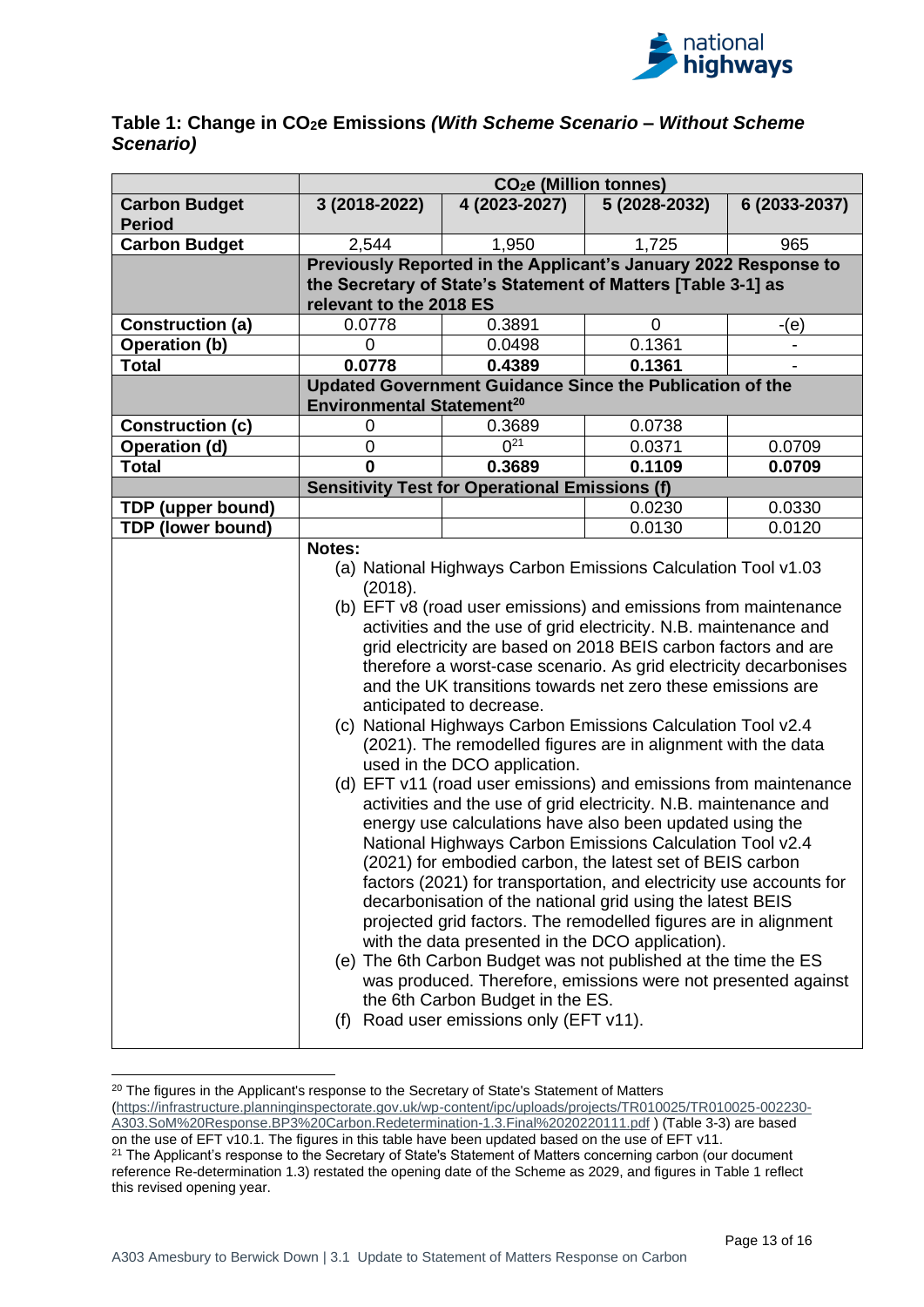



*Figure copied verbatim from Transport Decarbonisation Plan*

#### <span id="page-16-0"></span> $1.6$ **How the Assessment Presented for the Scheme Complies with the Environmental Impact Assessment Regulations**

An environmental statement is required to describe the likely significant 161 effects of a proposed development on the environment (Regulation 14 of the Infrastructure Planning (Environmental Impact Assessment) Regulations 2017<sup>22</sup>. This includes a description of the likely significant effects on the environment from, inter alia, the impact of the project on climate (for example the nature and magnitude of greenhouse gas emissions) and the vulnerability of the project to climate change. An environmental statement is also required to describe the likely significant cumulative impacts of the development proposed together with those from other

<sup>22</sup> <https://www.legislation.gov.uk/uksi/2017/572/contents/made>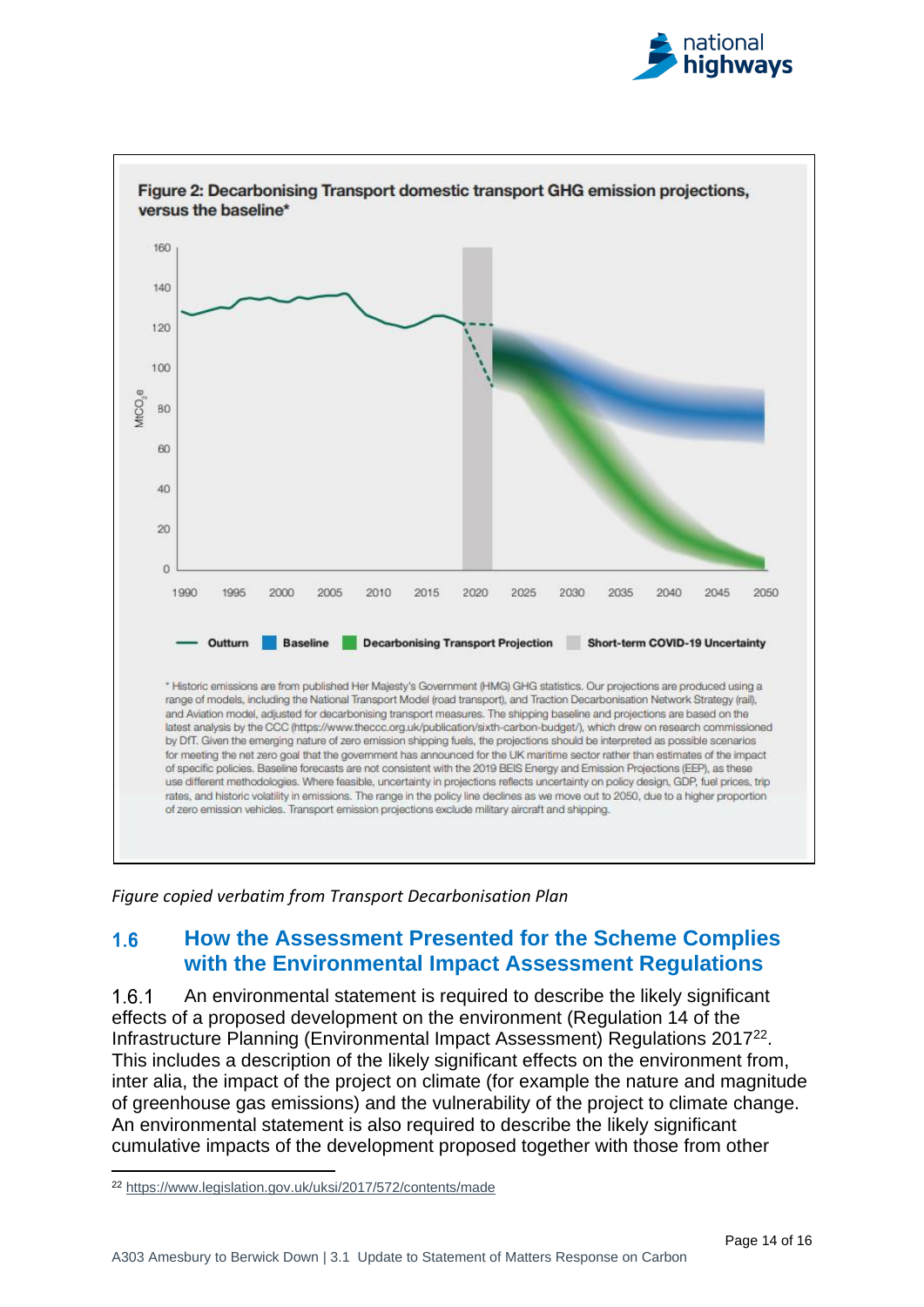

"*existing and/or approved projects*" (see paragraph 5 (e) of Schedule 4 to the 2017 Regulations).

To undertake this work and come to an informed judgement an  $1.6.2$ environmental statement is required to include such information as is reasonably required to describe the environmental effects of the development and which the applicant can **reasonably be required to compile having regard to current knowledge<sup>23</sup>**. In the context of assessing cumulative carbon impacts, the only assessment National Highways can be reasonably required to undertake is one having regard to current knowledge.

 $1.6.3$ Accordingly, the ES produced for the Scheme, the information submitted by the Applicant during the DCO Examination, the information submitted in the Applicant's January 2022 Response to the Secretary of State's Statement of Matters plus this submission comply with the 2017 Regulations.

 $1.6.4$ Together, this information presents sufficient information and an up-to-date assessment of the likely significant effects on greenhouse gas emissions that are likely to arise as a result of the Scheme. This information still concludes that the increase in carbon emissions resulting from the proposed Scheme are not significant and would not have a material impact on the ability of Government to meet its carbon reduction targets.

As regards the additional material now requested by the Secretary of State, 165 this amounts to a request by the Secretary of State for "*any other information*" within the meaning of regulation 3(1) of the 2017 Regulations.

 $1.6.6$ However, there is no reasonable basis upon which National Highways can assess the carbon emissions impact of the Scheme at a local or regional level and it is not required to do so by law or pursuant to the NPS NN.

 $1.6.7$ National Highways can only assess the change in CO<sub>2</sub>e emissions from the Scheme in absolute terms and against the national carbon budgets.

 $1.6.8$ The procedures and evaluation criteria set out in DMRB LA 114 Climate, are appropriate and sufficient to ensure that the cumulative effects of proposed road schemes upon climate change are assessed in accordance with the 2017 Regulations and to provide sufficient evidence for the decision-making requirements set out in paragraph 5.18 of the NPS NN.

#### <span id="page-17-0"></span> $1.7<sub>2</sub>$ **The Assessment was prepared by a competent expert**

 $1.7.1$ This response to the information requested by the Secretary of State on climate has been prepared by competent experts with relevant and appropriate experience.

 $1.7.2$ The technical lead for air quality and vehicle emissions is the Principal Air Quality Advisor for National Highways with more than 25 years of relevant experience with appropriate professional qualifications. The technical lead for carbon

<sup>&</sup>lt;sup>23</sup> (see R. (Khan) v London Borough of Sutton [2014] EWHC 3663 (Admin) and Preston New Road Action Group v Secretary of State for Communities and Local Government [2018] Env. L.R. 18)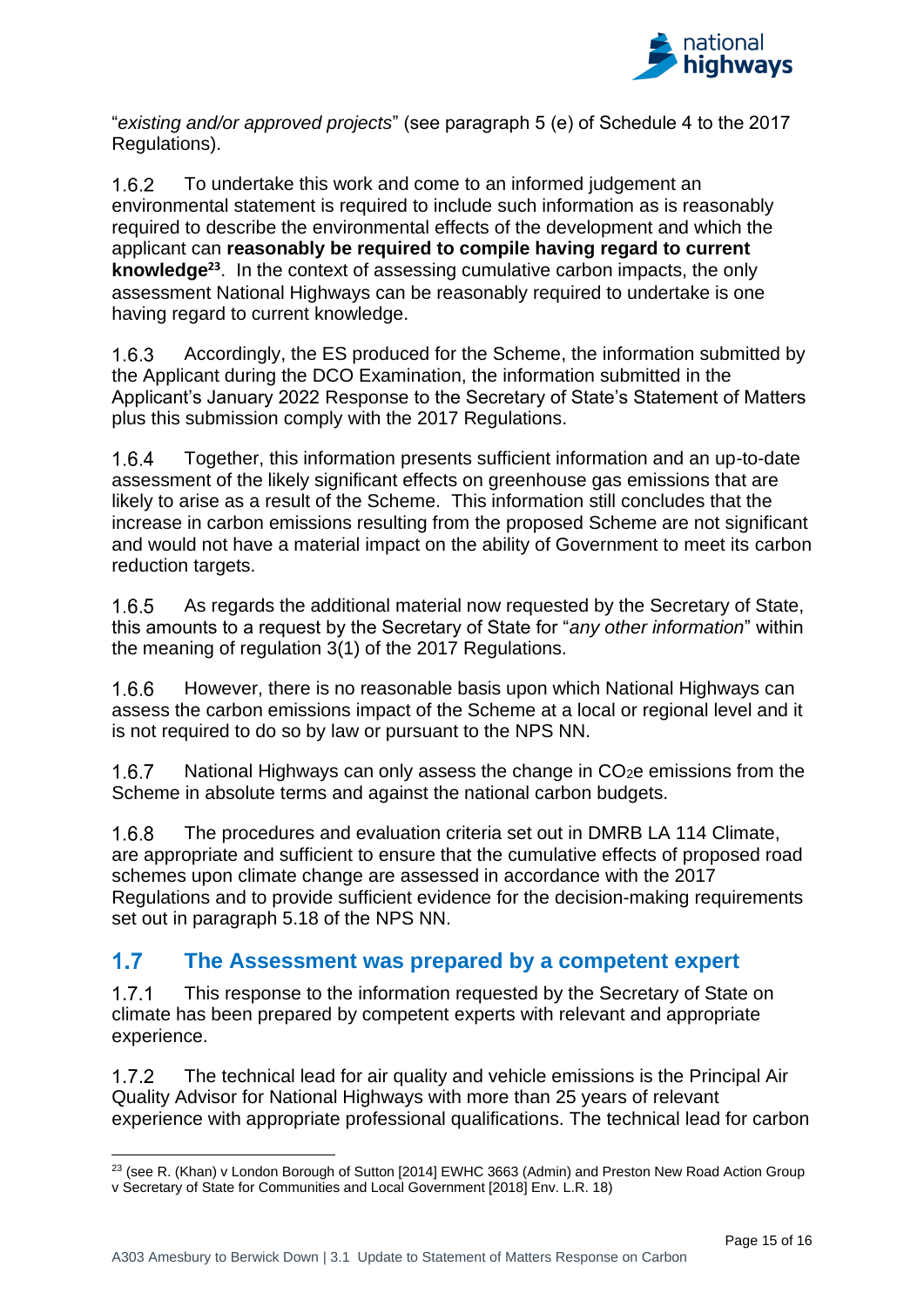

from construction activities is the Senior Technical Advisor for Sustainable Development and Climate Change for National Highways with more than 16 years of relevant experience with appropriate professional qualifications.

 $1.7.3$ National Highways confirm that the assessment work set out in Table 1 has been carried out by a suitably competent experts from AECOM. The Carbon Lead holds a BA (Hons) Environmental Studies and has over 20 years' experience in the provision of environmental sustainability assessment and strategic advice. They are a Lead Verifier for AECOM's Greenhouse Gas and Zero Emissions Technical Practice Group. The Air Quality Lead holds a BSc (Hons) and PhD in Earth Sciences and has almost 20 years' experience in the provision of environmental air quality and road user carbon emissions assessment and strategic advice. They are a Lead Verifier for AECOM's Air Quality Technical Practice Group.